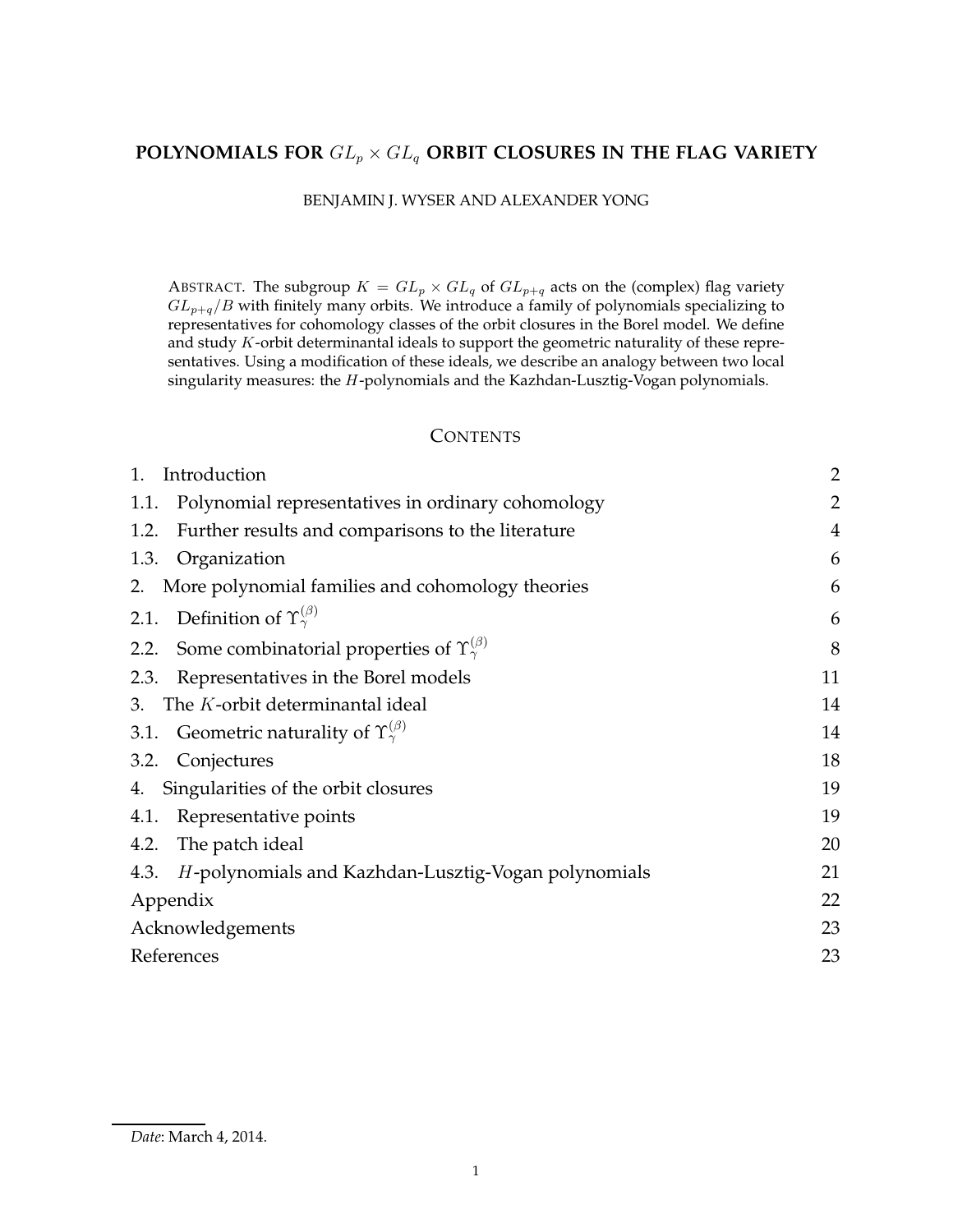#### 1. INTRODUCTION

1.1. **Polynomial representatives in ordinary cohomology.** Consider the Levi subgroup  $K = GL_p \times GL_q$  of  $GL_n$   $(n = p + q)$ . (Throughout, we consider only complex general linear groups.) By a general result of T. Matsuki [Mat79, Theorem 3], the flag variety  $GL_n/B$  decomposes as a disjoint union of finitely many K-orbits:

$$
GL_n/B=\coprod_{\gamma}\mathcal{O}_{\gamma}.
$$

The orbits  $\mathcal{O}_{\gamma}$  are parameterized by  $(p, q)$ **-clans**  $\gamma$ , as described first by T. Matsuki-T. Oshima [MaOs90, Theorem 4.1], and later elaborated upon by A. Yamamoto [Ya97, Theorem 2.2.8]. These clans are partial matchings of vertices  $\{1, 2, \ldots, n\}$ , where unpaired vertices are assigned + or −; the difference in the number of +'s and  $-$ 's must be  $p-q$ . Let Clans<sub>p,q</sub> denote the set of all such clans. Three clans from  $\text{Clans}_{6,4}$  are shown below:

$$
\sqrt{1+2\pi n^2+1}+\sqrt{1+2\pi n^2+1}+\sqrt{1+1}+\sqrt{1+1}+\sqrt{1+1}+\sqrt{1+1}+\sqrt{1+1}+\sqrt{1+1}+\sqrt{1+1}+\sqrt{1+1}+\sqrt{1+1}+\sqrt{1+1}+\sqrt{1+1}+\sqrt{1+1}+\sqrt{1+1}+\sqrt{1+1}+\sqrt{1+1}+\sqrt{1+1}+\sqrt{1+1}+\sqrt{1+1}+\sqrt{1+1}+\sqrt{1+1}+\sqrt{1+1}+\sqrt{1+1}+\sqrt{1+1}+\sqrt{1+1}+\sqrt{1+1}+\sqrt{1+1}+\sqrt{1+1}+\sqrt{1+1}+\sqrt{1+1}+\sqrt{1+1}+\sqrt{1+1}+\sqrt{1+1}+\sqrt{1+1}+\sqrt{1+1}+\sqrt{1+1}+\sqrt{1+1}+\sqrt{1+1}+\sqrt{1+1}+\sqrt{1+1}+\sqrt{1+1}+\sqrt{1+1}+\sqrt{1+1}+\sqrt{1+1}+\sqrt{1+1}+\sqrt{1+1}+\sqrt{1+1}+\sqrt{1+1}+\sqrt{1+1}+\sqrt{1+1}+\sqrt{1+1}+\sqrt{1+1}+\sqrt{1+1}+\sqrt{1+1}+\sqrt{1+1}+\sqrt{1+1}+\sqrt{1+1}+\sqrt{1+1}+\sqrt{1+1}+\sqrt{1+1}+\sqrt{1+1}+\sqrt{1+1}+\sqrt{1+1}+\sqrt{1+1}+\sqrt{1+1}+\sqrt{1+1}+\sqrt{1+1}+\sqrt{1+1}+\sqrt{1+1}+\sqrt{1+1}+\sqrt{1+1}+\sqrt{1+1}+\sqrt{1+1}+\sqrt{1+1}+\sqrt{1+1}+\sqrt{1+1}+\sqrt{1+1}+\sqrt{1+1}+\sqrt{1+1}+\sqrt{1+1}+\sqrt{1+1}+\sqrt{1+1}+\sqrt{1+1}+\sqrt{1+1}+\sqrt{1+1}+\sqrt{1+1}+\sqrt{1+1}+\sqrt{1+1}+\sqrt{1+1}+\sqrt{1+1}+\sqrt{1+1}+\sqrt{1+1}+\sqrt{1+1}+\sqrt{1+1}+\sqrt{1+1}+\sqrt{1+1}+\sqrt{1+1}+\sqrt{1+1}+\sqrt{1+1}+\sqrt{1+1}+\sqrt{1+1}+\sqrt{1+1}+\sqrt{1+1}+\sqrt{1+1}+\sqrt{1+1}+\sqrt{1
$$

Let  $Y_\gamma$  be the Zariski closure of  $\mathcal{O}_\gamma$ . This is the union of  $\mathcal{O}_\beta$  for  $\beta \prec \gamma$ , where (by definition) ≺ is the **closure order** on clans. It is an irreducible variety. By the formula of [Ya97, Proposition 2.3.8], its dimension is  $\binom{p}{2}$  $\binom{p}{2} + \binom{q}{2}$  $\binom{q}{2} + \ell(\gamma)$  where

(1) 
$$
\ell(\gamma) = \sum_{\text{vertices } i < j \text{ are matched}} j - i - \#\{\text{ matchings of } s < t \text{ where } s < i < t < j\}.
$$

 $Y_{\gamma}$  admits a class in singular cohomology (with  $\mathbb Z$  coefficients):

$$
[Y_{\gamma}] \in H^*(GL_n/B) \cong \mathbb{Z}[x_1,\ldots,x_n]/I^{S_n},
$$

where  $I^{S_n}$  is the ideal generated by symmetric polynomials without constant term. The above isomorphism, due to A. Borel [Bo53] (cf. [Fu99, Section 10.2]), is suggestive of the following problem:

Describe a choice of polynomial representatives  $\{\Upsilon_{\gamma}\}\$  for the cosets associated to  $\{[Y_{\gamma}]\}\$  under Borel's isomorphism.

One solution begins by assigning polynomials to the  $\binom{n}{n}$ p -many **closed orbits**. These orbits are indexed by **matchless clans**  $\tau$ , i.e., those consisting of p many +'s and q many  $-$ 's (the third displayed clan above is an example). We will typically use  $\tau$  to denote a matchless clan, and  $\gamma$  to indicate an arbitrary clan. The **divided difference operator**  $\partial_i : \mathbb{Z}[x_1,\ldots,x_n] \to \mathbb{Z}[x_1,\ldots,x_n]$  is

$$
\partial_i f = \frac{f - f^{s_i}}{x_i - x_{i+1}}.
$$

Representatives for all other orbits can be obtained by recursion using the  $\partial_i$ 's along a choice of path in *weak order* (defined in Section 2.1). This approach was used by the first author in [Wy13a].

We consider a different choice of polynomial representatives for the closed orbits than that found in *loc. cit*. From our perspective, this alternative choice of representatives is preferable for the following reasons: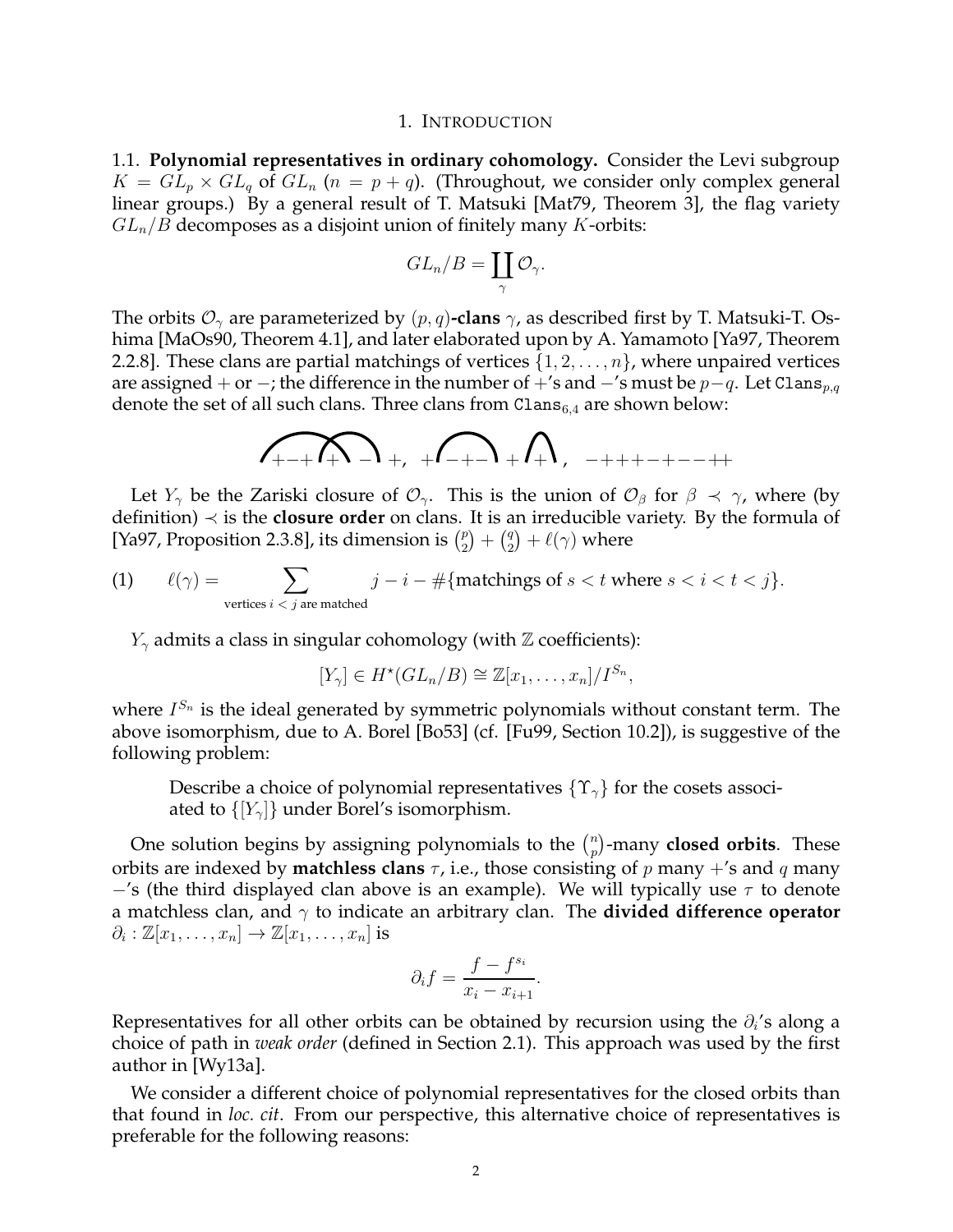- It is provably "self-consistent", by which we mean that each  $\Upsilon_{\gamma}$  is a well-defined polynomial. Specifically,  $\Upsilon_{\gamma}$  depends neither on the choice of closed K-orbit  $\mathcal{O}_{\tau}$  at which we start the recurrence, nor on the aforementioned choice of path in weak order.
- Each  $\Upsilon_{\gamma}$  has nonnegative integer coefficients, and in many cases the geometric reason for this is transparent.
- Our choice extends simply to  $T$ -equivariant cohomology and ( $T$ -equivariant)  $K$ theory, where T is the torus of diagonal matrices in  $GL_n$ . ([Wy13a] covers the case of T-equivariant cohomology, but neither ordinary nor  $T$ -equivariant  $K$ -theory are discussed.) We mostly suppress discussion of these refinements until Section 2.

To formulate our answer, we associate to a matchless  $(p, q)$ -clan  $\tau$  a partition, which we will denote  $\lambda(\tau)$ . We will also associate a sequence of nonnegative integers denoted by  $f(\tau)$ ; this sequence is called a "flagging" in the context that we will use it below.

The partition  $\lambda(\tau)$  is formed as follows. Start from the upper-right corner of a  $p \times q$ rectangle, and trace a lattice path to the lower-left corner, by moving down at step  $i$  if the *i*th character of  $\tau$  is a +, and left if it is a -. Then  $\lambda(\tau)$  is the partition whose Young diagram is the portion of the  $p \times q$  rectangle northwest of this path. Clearly, the assignment of  $\lambda(\tau)$  to  $\tau$  defines a bijection between matchless  $(p, q)$ -clans (or, equivalently, *p*-element subsets of  $\{1, \ldots, n\}$  and partitions whose Young diagrams fit within a  $p \times q$  rectangle.

Now,  $f(\tau) = (f_1, \ldots, f_p)$  for  $\lambda(\tau)$  is defined by  $f_i = \text{index of } i\text{th} + \text{of } \tau$ .

Next, let  $\hat{\tau}$  denote the  $(q, p)$ -clan obtained from  $\tau$  by flipping all signs. Then we can also form the partition  $\lambda(\hat{\tau})$  and the flagging  $\vec{f}(\hat{\tau})$ , as described above. Note that this partition has  $q$  parts, and its flagging is a  $q$ -tuple.

As an example, if  $\tau = + + - - + - +$  then  $\lambda(\tau) = (3, 3, 1, 0, 0)$  and  $\vec{f}(\tau) = (1, 2, 5, 7, 8)$ , while  $\lambda(\hat{\tau}) = (3, 3, 2)$  and  $f(\hat{\tau}) = (3, 4, 6)$ . The relevant pictures are as follows:



FIGURE 1.  $\lambda(\tau)$ ,  $\vec{f}(\tau)$  and  $\lambda(\hat{\tau})$ ,  $\vec{f}(\hat{\tau})$  for  $\tau = + + - - + - + +$ .

Now, given any partition  $\lambda = (\lambda_1 \geq \lambda_2 \geq \cdots \geq \lambda_m \geq 0)$  and a sequence of nonnegative integers  $\vec{f} = (f_1, \ldots, f_m)$  (a flagging), one defines the **flagged Schur polynomial** to be

$$
s_{\lambda,\vec{f}}(X) = \sum_{T} \mathbf{x}^{T},
$$

where the sum is over all semistandard tableaux T of shape  $\lambda$  whose entries in row *i* are weakly bounded above by  $f_i$ ; see [Ma01, Section 2.6] for a textbook treatment of flagged Schur polynomials. So considering the partition  $\lambda(\tau) = (3, 3, 1, 0, 0)$  and the flagging  $f(\tau) = (1, 2, 5, 7, 8)$  coming from the clan  $\tau$  in our example,

$$
s_{(3,3,1,0,0),(1,2,5,7,8)}(x_1, x_2, x_3, x_4, x_5) = x_1^3 x_2^3 x_3 + x_1^3 x_2^3 x_4 + x_1^3 x_2^3 x_5.
$$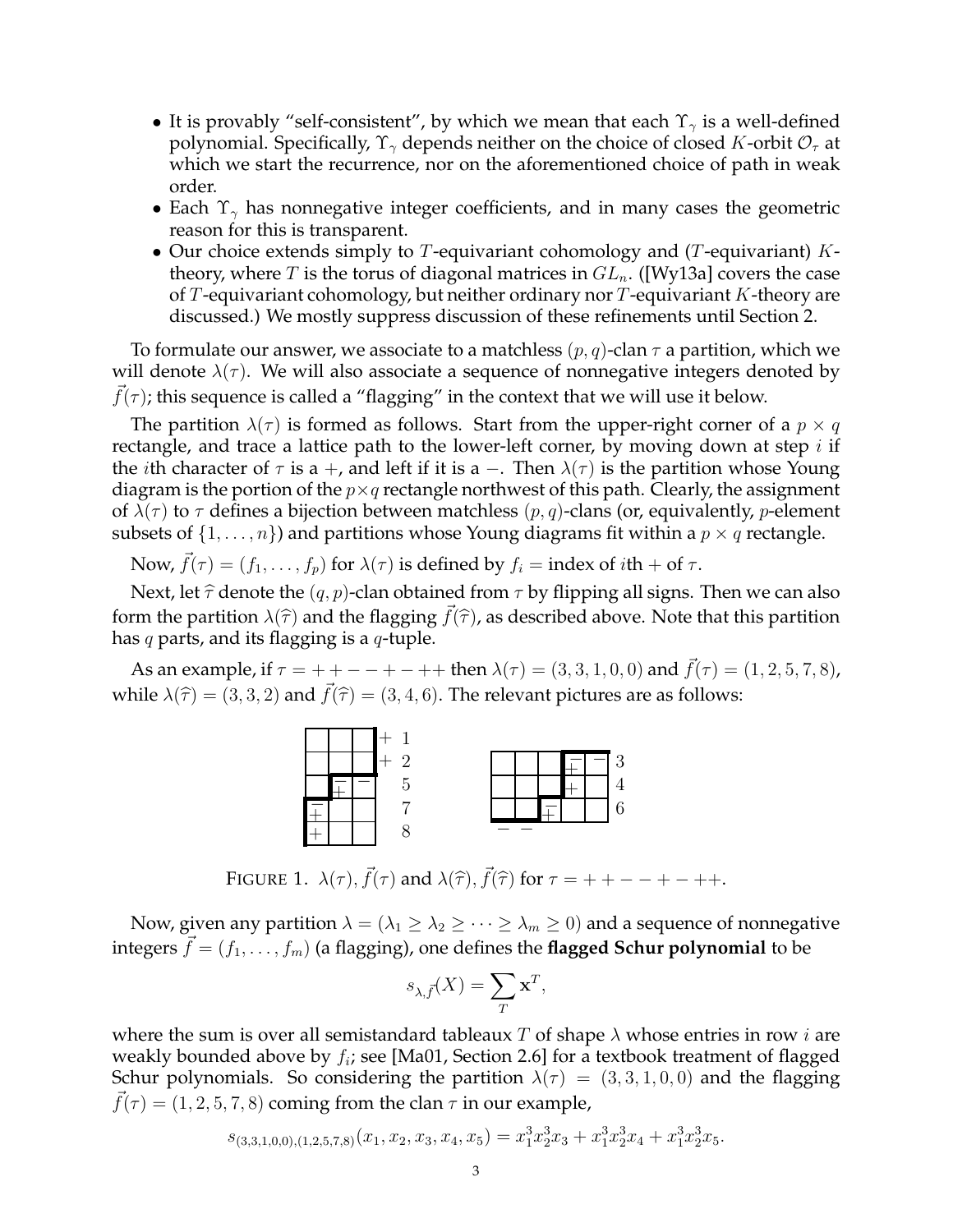The three monomials correspond to the tableaux



Since  $\lambda(\tau)$  and  $\vec{f}(\tau)$  are determined by  $\tau$ , one can use the abbreviation  $\mathfrak{s}_{\tau}(X) = s_{\lambda(\tau),\vec{f}(\tau)}(X)$ , and similarly define  $\mathfrak{s}_{\widehat{\tau}}(X)$ . For matchless  $\tau$ , define:

(2) 
$$
\Upsilon_{\tau} := \mathfrak{s}_{\tau}(X) \cdot \mathfrak{s}_{\widehat{\tau}}(X).
$$

Given a clan  $\gamma$  which is not matchless, by [RiSp90, Theorem 4.6] there exists a matchless clan  $\tau$  and a sequence  $s_1, \ldots, s_l$  of simple transpositions such that  $\gamma = s_1 \cdot s_2 \cdot \ldots s_l \cdot \tau$ . (This notation is explained in Section 2.1.) In general, neither  $\tau$  nor the permutation  $w = s_1 \dots s_l$ is uniquely determined by  $\gamma$ . Our wish is to define

$$
\Upsilon_{\gamma} = \partial_1 \ldots \partial_l \Upsilon_{\tau}.
$$

However, in light of the preceding sentence, it is not at all clear that this is a valid "definition". The main purpose of this paper is to present the following (and its refinements):

**Theorem 1.1.** *Each*  $\Upsilon_{\gamma}$  *is well-defined and represents*  $[Y_{\gamma}]$  *under Borel's isomorphism.* 

We now make a few easy observations about the  $\Upsilon_{\gamma}$ 's.

The flagged Schur polynomials from (2) are Schubert polynomials (see Proposition 2.5). It is a standard fact that any product of Schubert classes expands as a nonnegative linear combination of Schubert classes, and moreover the Schubert polynomials represent the Schubert classes under the Borel isomorphism; see, e.g., Chapter 10 (and specifically Section 10.4) of [Fu99]. It follows that  $\Upsilon_{\gamma}$  is a nonnegative linear combination of Schubert polynomials. Since Schubert polynomials have nonnegative integer coefficients,

$$
\Upsilon_{\gamma} \in \mathbb{Z}_{\geq 0}[x_1, \dots, x_n] \quad \text{for all } \gamma \in \text{Clan}_{p,q}.
$$

We have emphasized the monomial expansion of  $\Upsilon_{\gamma}$  since this positivity should have a geometric explanation (see Section 3).

Finally, by our definition of  $\Upsilon_{\tau}$  for  $\tau$  matchless, it is easy to see that  $\Upsilon_{\tau}$  has degree  $\binom{n}{2}$  $\binom{n}{2} - \binom{p}{2}$  $\binom{p}{2} - \binom{q}{2}$  $\binom{q}{2} = pq$ . This reflects the fact that any closed K-orbit is isomorphic to the flag variety for the group K, and hence has dimension equal to  $\binom{p}{2}$  $\binom{p}{2} + \binom{q}{2}$  $\binom{q}{2}$ . Combining this with the aforementioned dimension formula of A. Yamamoto (cf. (1)), and with the fact that application of  $\partial_i$  lowers the degree of any polynomial by 1, it follows that the degree of  $\Upsilon_{\gamma}$  for arbitrary  $\gamma$  is  $pq - l(\gamma)$ , the codimension of  $\mathcal{O}_{\gamma}$  in the flag variety.

1.2. **Further results and comparisons to the literature.** For a reductive algebraic group *G* over C, let *B* be a Borel subgroup and  $K \subset G$  be a **spherical** subgroup, i.e., one which acts by left translations on  $G/B$  with finitely many orbits.

The most widely analyzed case is when  $K = B$ , where the orbit closures are Schubert varieties. In this setting, the polynomial representatives problem was studied for Schubert varieties (in general type) by I. Bernstein-I. Gelfand-S. Gelfand [BeGeGe73]. In type A, this led to the development of *Schubert polynomials* by A. Lascoux-M.-P. Schützenberger [LaSh82]. Both papers begin with a choice of polynomial representative for the class of a point, with the remainder recursively obtained using  $\partial_i$ 's. However, the salient feature of Schubert polynomials is the nonnegativity of their coefficients. Since their discovery, many nice combinatorial properties of Schubert polynomials have been found, including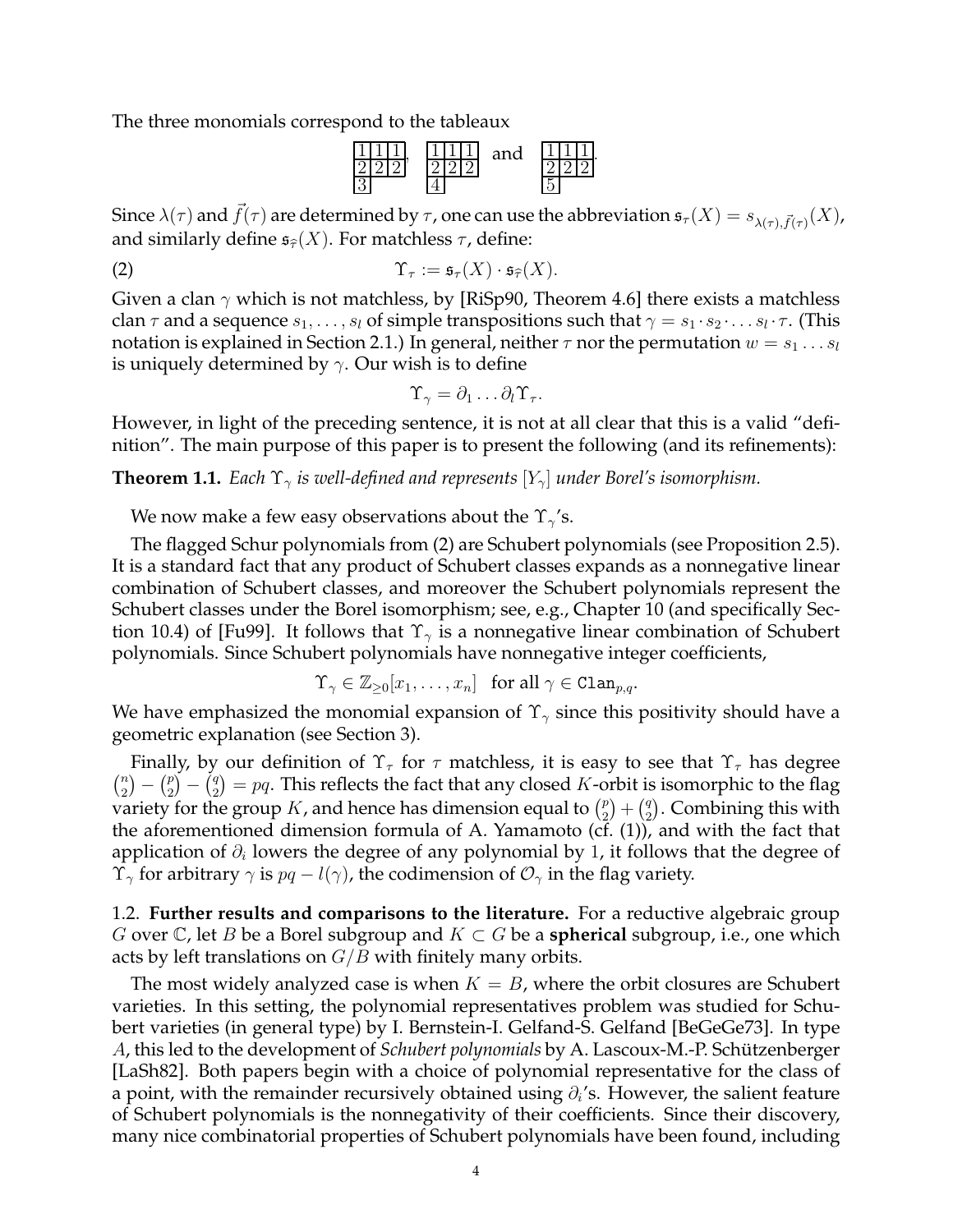combinatorial formulas for their expansion; see, e.g., the textbook [Ma01]. We will use properties of Schubert polynomials to establish our main results.

A spherical subgroup K is **symmetric** if  $K = G^{\theta}$  is the fixed point subgroup for a holomorphic involution  $\theta$  of G. The symmetric pairs  $(G, K)$  have a classification. For generalities, the reader may consult, e.g., [Mat79, Sp85, MaOs90, RiSp90]. The case of  $(GL_{p+q}, GL_p \times GL_q)$  corresponds to the involution

$$
\theta(A) = I_{p,q} A I_{p,q}
$$

where  $I_{p,q}$  is the diagonal  $\pm 1$  matrix with p many 1's followed by q many  $-1$ 's. For more details about this case, see, e.g., [Ya97, McGo09, McGoTr09, Wy13a].

The first author gave equivariant cohomology representatives for the closed orbits of cases of symmetric pairs  $(G, K)$  with G classical in [Wy13a, Wy13b]. For the case of  $(GL_{p+q}, GL_p \times GL_q)$ , small examples suggest that those representatives may also produce a self-consistent system, although we do not know a proof of this. At any rate, their ordinary cohomology specializations do not have nonnegative integer coefficients in general.

To our best knowledge, this paper provides the first self-consistency proof of its kind for any symmetric pair  $(G, K)$ . In the case of Schubert varieties, the divided difference recurrence has only one initial condition (the class of a point). Further, minimal paths in the weak Bruhat order of  $S_n$  correspond to reduced words of the same permutation. Since divided differences satisfy the braid relations, self-consistency is automatic for Schubert polynomials. As we have observed, neither of these two helpful properties hold for the symmetric pair we consider here.

For some other symmetric pairs (also defined over the complex numbers), such as  $(GL_{2n}, Sp_{2n})$  or  $(GL_n, O_n)$ , the property of having only one initial condition — that is, a unique closed K-orbit — *does* hold. However, even in such cases, minimal chains in weak order can again correspond to reduced words of *different* permutations, so self-consistency is not a given in these cases either. The two aforementioned additional cases are considered in a sequel [WyYo13].

There is further support for the choice of  $\Upsilon_{\gamma}$ . We use a geometric perspective originally applied by A. Knutson-E. Miller [KnMi05] to justify Schubert polynomials. For a variety  $\overline{X} \subset GL_n/B$ , consider the preimage  $\pi^{-1}(X) \subset GL_n$  under the natural projection, and  $\overline{\pi^{-1}(X)}\subset\mathrm{Mat}_{n\times n}$ . Because  $\pi^{-1}(X)$  is a union of left cosets of  $B$ ,  $\overline{\pi^{-1}(X)}$  is stable under right multiplication by  $B$ . Identifying

$$
[\overline{\pi^{-1}(X)}]_B \in H_B^{\star}(\mathrm{Mat}_{n \times n}) \text{ with } [\overline{\pi^{-1}(X)}]_T \in H_T^{\star}(\mathrm{Mat}_{n \times n}) \cong \mathbb{Z}[x_1, \ldots, x_n]
$$

(see [KnMi05, Section 1.2]) uniquely picks out a polynomial representative for  $[X] \in$  $H^*(GL_n/B)$ . In the case  $X = X_w := \overline{B_{-}wB/B}$  of Schubert varieties, to actually compute  $[\pi^{-1}(X_w)]_T$  they obtain*,* by Gröbner degeneration, the multidegree of Fulton's Schu $b$ ert determinantal ideal  $I_w$ , whose generators scheme-theoretically cut out  $\pi^{-1}(X_w).$  Their conclusion is

$$
[\overline{\pi^{-1}(X_w)}]_T = \mathfrak{S}_w(x_1,\ldots,x_n),
$$

the Schubert polynomial for  $X_w$  [KnMi05, Theorem A].

To study the case  $X = Y_{\gamma}$ , we define the *K*-*orbit determinantal ideal*  $I_{\gamma}$ , generated by minors of the generic  $n \times n$  matrix and certain auxiliary matrices. When  $\gamma$  is **non-crossing**,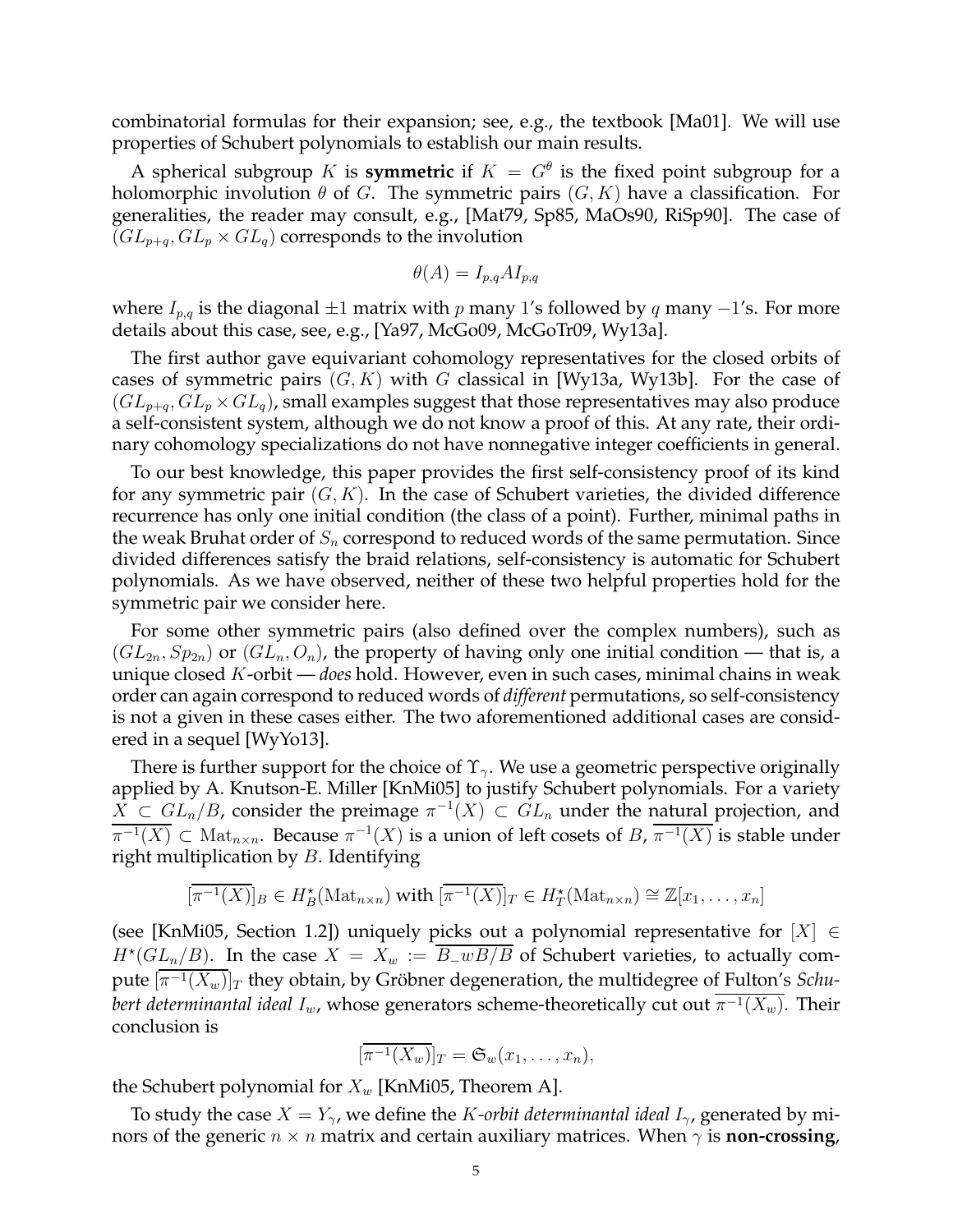i.e., no two arcs overlap (see the second of the displayed clans on page 2 for a nonexample), these generators form a Gröbner basis with squarefree lead terms. The prime decomposition of the Gröbner limit is indexed by monomials of  $\Upsilon_{\gamma}$ . That is,  $I_{\gamma}$  schemetheoretically cuts out  $\pi^{-1}(Y_\gamma)$ , and we show

$$
[\overline{\pi^{-1}(Y_{\gamma})}]_T = \Upsilon_{\gamma}(x_1, \dots, x_n), \text{ for non-crossing } \gamma.
$$

See Theorem 3.2, whose proof uses [KnMi05, KnMiYo09, Wy12, Wy13a]. This provides a geometric rationale for our choice of representatives, at least for the non-crossing case. Furthermore, we conjecture that the above equality holds for all  $\Upsilon_{\gamma}$ , whether  $\gamma$  has crossings or not (cf. Section 3.2).

The non-crossing condition is special because then  $Y_{\gamma}$  is a *Richardson variety* [Wy12], or the intersection of a Schubert variety with an opposite Schubert variety. Such varieties are so named because they were first studied by R. W. Richardson in [Ri92]. Properties of Richardson varieties can be transparently deduced from the two Schubert varieties involved [KnWoYo12]. These facts were our starting point for this project.

In [Br01], M. Brion proves (in a general setting, which applies in particular to the case at hand) a formula for  $|Y_{\gamma}|$  as a sum of Schubert *classes*. In our example, this sum turns out to be multiplicity-free, meaning that all Schubert classes occurring in the sum occur with coefficient 1. Thus taking Brion's formula and replacing each Schubert *class* with its corresponding Schubert *polynomial* gives a cohomological representative of the type we are seeking. Indeed, our arguments will make it apparent that the representative so obtained is in fact equal to  $\Upsilon_{\gamma}$ . However, while Brion's formula applies in both (ordinary) cohomology and K-theory, it does *not* apply T-equivariantly in either theory. Thus our representatives in the T-equivariant setting are truly "new", in the sense that they cannot be easily be deduced from Brion's formula.

Finally, we consider a modification of the  $K$ -orbit determinantal ideal which we conjecture provides local equations of  $Y_{\gamma}$ , cf. Conjecture 4.4. Having such equations allows us to study the singularities of the orbit closures inside G/B. The *Kazhdan-Lusztig-Vogan polynomials* are one local measure of these singularities. We describe a conjectural analogy with another singularity measure, the *H-polynomials* of *Y*<sub>γ</sub>, defined in Section 4.3. This analogy parallels that between *Kazhdan-Lusztig polynomials* and H-polynomials of Schubert varieties described by L. Li and the second author in [LiYo11, Section 2].

1.3. **Organization.** In Section 2, we introduce a family of polynomials in two sets of variables, with a deformation parameter. This family is defined using Schubert polynomials and divided difference operators. With this, we state our choice of polynomial representatives for equivariant cohomology and equivariant  $K$ -theory. We establish our main theorems (Theorems 1.1, 2.10 and 2.13) that they define a self-consistent system. In Section 3, we define the  $K$ -orbit determinantal ideal and establish our Gröbner basis theorem in the non-crossing case as well as formulate the more general conjectures. In Section 4, we use a modification of these ideals in our exploration of the singularities of  $Y_{\gamma}$ .

# 2. MORE POLYNOMIAL FAMILIES AND COHOMOLOGY THEORIES

- 2.1. **Definition of**  $\Upsilon_\gamma^{(\beta)}$ . For non-crossing  $\gamma$ , define  $u(\gamma) \in S_n$  by assigning
	- $-$ 's and left endpoints of arcs the labels  $1, 2, \ldots, q-1, q$  from left to right, and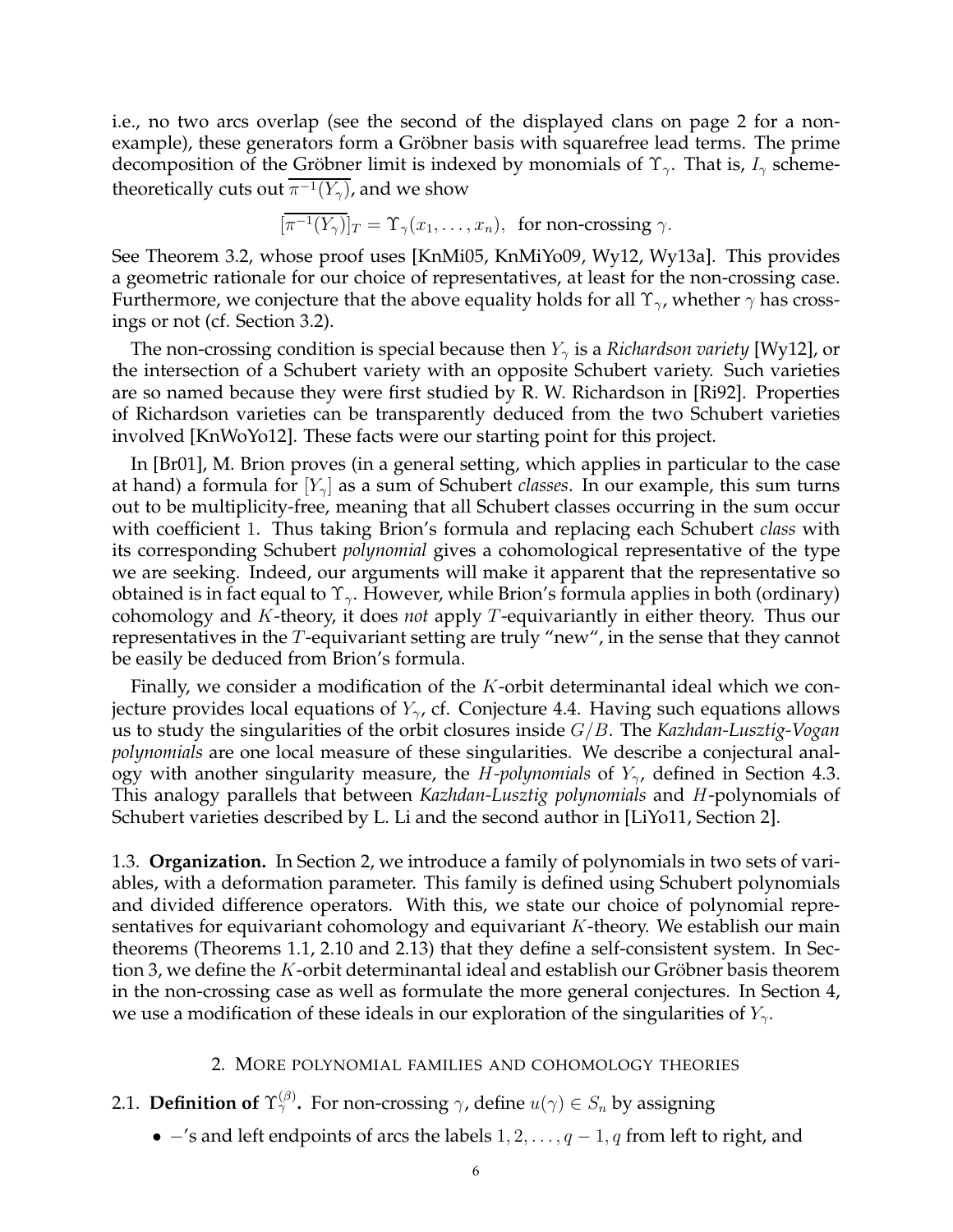•  $+$ 's and right endpoints of arcs the labels  $q + 1, q + 2, \ldots, n$  from left to right.

Define  $v(\gamma) \in S_n$  by assigning

- $+$ 's and left endpoints of arcs the labels  $1, 2, \ldots, p-1, p$  from left to right, and
- $-$ 's and right endpoints of arcs the labels  $p + 1, p + 2, \ldots, n$  from left to right.

*Example* 2.1. For the second clan  $\gamma \in \text{Clan}_{6,4}$  shown on page 2,  $u(\gamma) = 512637849$  10 and  $v(\gamma) = 127389456$  10.

*Example* 2.2*.* We are especially interested in matchless clans, which we typically denote by  $\tau$ . If  $\tau = + - - - + - + +$  (as in Section 1) then  $u(\tau) = 45126378 \in S_8$  (in one-line notation) and  $v(\tau) = 12673845$ .

The discussion that follows freely uses facts about Schubert varieties, flag varieties and Schubert polynomials. Material on Schubert varieties and flag varieties may be found in Chapters 9 and 10 of [Fu99]. Material about Schubert polynomials appears in Chapter 10.4 of *loc. cit* as well as Chapter 2 of [Ma01].

Let  $X = \{x_1, x_2, \ldots, x_n\}$  and  $Y = \{y_1, y_2, \ldots, y_n\}$  be independent and commuting indeterminates. The  $\beta$ **-double Schubert polynomial**  $\mathfrak{S}_w^{(\beta)}(X;Y)$  **is defined by setting** 

$$
\mathfrak{S}_{w_0}^{(\beta)}(X;Y) = \prod_{i=1}^{n-1} \prod_{j=1}^{n-i} (x_i - y_j + \beta x_i y_j)
$$

where  $w_0$  is the long element of  $S_n.$  Define  $\partial_i^{(\beta)}$  by

$$
\partial_i^{(\beta)}(f) = \partial_i((1 - \beta x_{i+1})f).
$$

Now, if *i* is any position such that  $w(i) < w(i + 1)$  then

$$
\mathfrak{S}_w^{(\beta)}(X;Y) = \partial_i^{(\beta)} \mathfrak{S}_{ws_i}^{(\beta)}(X;Y)
$$

where  $s_i$  is the simple reflection transposing  $i$  and  $i+1$ . Recall that

$$
\mathfrak{S}_w(X;Y) = \mathfrak{S}_w^{(0)}(X,Y)
$$

is the **double Schubert polynomial** and

$$
\mathfrak{S}_w(X) = \mathfrak{S}_w^{(0)}(X;0)
$$

is the **single Schubert polynomial**. Also,

$$
\mathfrak{G}_w(X;Y) = \mathfrak{S}_w^{(1)}\left(x_i \mapsto 1 - x_i; y_j \mapsto \frac{1 - y_j}{y_j}\right)
$$

is the **double Grothendieck polynomial**  $\mathfrak{G}_w(X; Y)$  and finally,

$$
\mathfrak{G}_w(X) = \mathfrak{G}_w(X; y_j \mapsto 1)
$$

is the **single Grothendieck polynomial**. The use of a deformation parameter  $\beta$  in Schubert polynomial theory is found in [FoKi94]. Below we remind the reader in what sense the above substitutions give representatives of the Schubert classes.

When  $\tau$  is matchless, define

(3) 
$$
\Upsilon_{\tau}^{(\beta)}(X,Y)=\mathfrak{S}_{u(\tau)}^{(\beta)}(X;y_n,y_{n-1},\ldots,y_1)\cdot\mathfrak{S}_{v(\tau)}^{(\beta)}(X;Y).
$$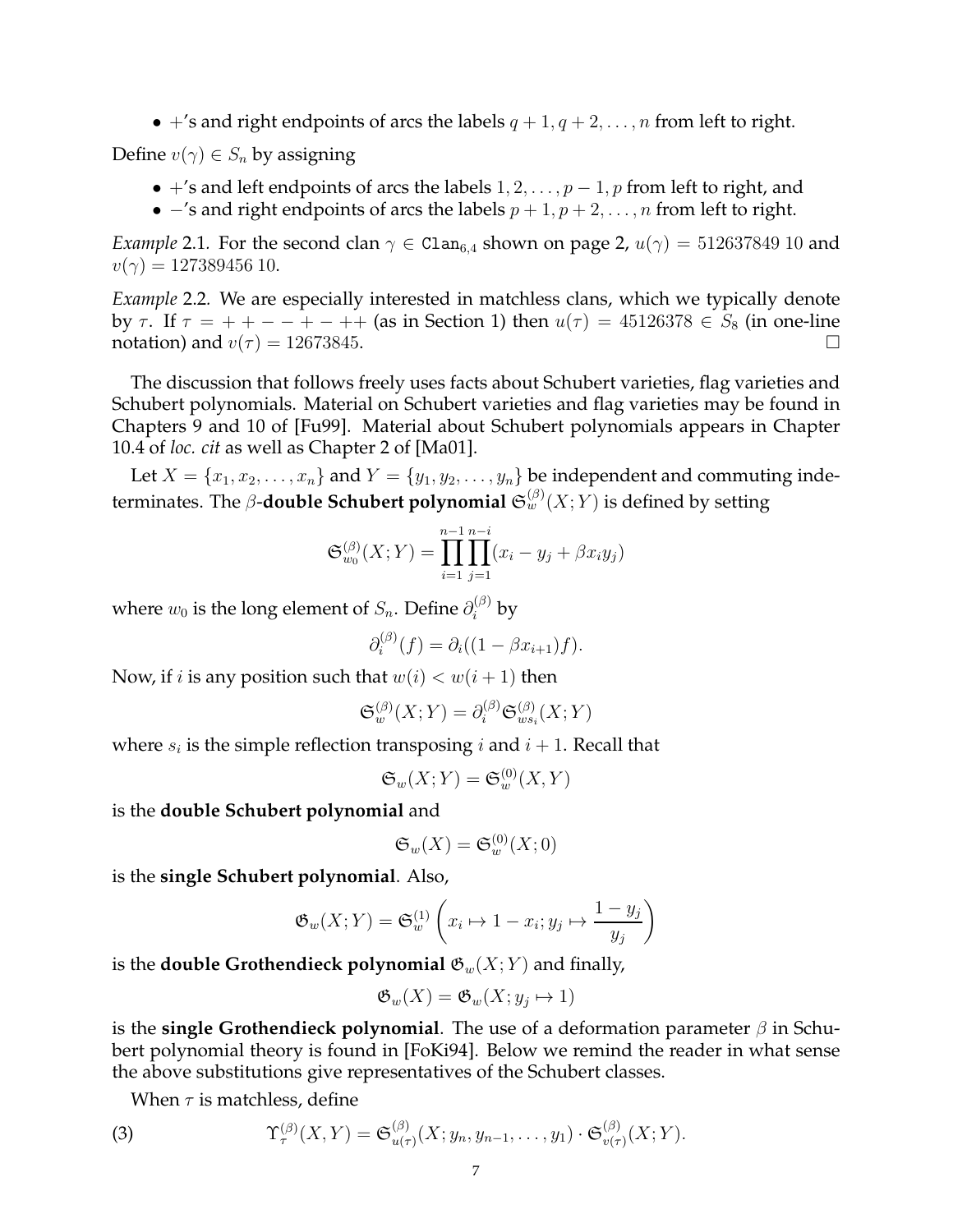For clans  $\gamma$  which are not matchless,  $\Upsilon_{\gamma}$  will be defined using divided difference operators according to the weak order on  $K$ -orbits, which we now define. Geometrically, we say that an orbit closure  $Y_\gamma$  covers another orbit closure  $Y_{\gamma'}$ , and write  $\gamma=s_i\cdot\gamma'$ , if

$$
Y_{\gamma} = \pi_i^{-1}(\pi_i(Y_{\gamma'})),
$$

where  $\pi_i\,:\,G/B\,\rightarrow\,G/P_{s_i}$  is the natural projection. Here,  $P_{s_i}$  is the standard minimal parabolic subgroup  $B \cup Bs_iB$  of G. Note that this definition makes sense not only in our current example, but in any situation where we are dealing with varieties  $Y$  which are closures of orbits of a spherical subgroup acting on  $G/B$ . Indeed, this is the appropriate definition of weak order in all such settings.

In our example, the weak order has the following combinatorial description [Mat79, Ya97]. The **weak Bruhat order** on Clans<sub>p,q</sub> is the transitive closure of the covering relation  $s_i\cdot\gamma \succ \gamma=(c_1,\ldots,c_n)$  if either:

- (a)  $s_i \cdot \gamma = (\ldots, c_{i+1}, c_i, \ldots)$  and
	- $c_i$  is a sign and  $c_{i+1}$  is the end of an arc matching with a vertex to its right;
	- $c_i$  is the end of an arc matching with a vertex to its left and  $c_{i+1}$  is a sign; or
	- $c_i$  and  $c_{i+1}$  are endpoints of different arcs, and the mate of  $c_i$  is left of the mate of  $c_{i+1}$
- (b)  $s_i \cdot \gamma$  is obtained from  $\gamma$  by replacing  $c_i = \pm$  and  $c_{i+1} = \mp$  by an arc.

If  $\gamma$  is not matchless, it follows from [RiSp90, Theorem 4.6] that there is a matchless clan  $\tau$  and a sequence of the form

$$
\gamma = s_1 \cdot s_2 \cdots s_l \cdot \tau.
$$

(Here,  $l = l(\gamma)$  in the notation of Section 1.) In this event, let

$$
\Upsilon_{\gamma}^{(\beta)}(X;Y)=\partial_{1}^{(\beta)}\ldots\partial_{l}^{(\beta)}\Upsilon_{\tau}^{(\beta)}(X;Y).
$$

Just as representatives of Schubert classes are specializations of  ${\mathfrak S}_w^{(\beta)}(X;Y)$ , we will see that the same specializations of  $\Upsilon^{(\beta)}(X;Y)$  give representatives of the classes of  $Y_\gamma$ 's:

$$
\begin{aligned}\n\Upsilon_{\gamma}(X;Y) &:= \Upsilon_{\gamma}^{(0)}(X;Y) \\
\Upsilon_{\gamma}(X) &:= \Upsilon_{\gamma}(X;0) \\
\Upsilon_{\gamma}^{K}(X;Y) &:= \Upsilon_{\gamma}^{(1)}\left(x_i \mapsto 1 - x_i; y_j \mapsto \frac{1 - y_j}{y_j}\right) \\
\Upsilon_{\gamma}^{K}(X) &:= \Upsilon_{\gamma}^{K}(X; y_j \mapsto 1)\n\end{aligned}
$$

2.2. **Some combinatorial properties of**  $\Upsilon^{\left(\beta\right)}_{\gamma}$ . We assume familarity with standard permutation combinatorics such as the Rothe diagram, essential set, code of a permutation and pattern avoidance; see, e.g., [Ma01, Sections 2.1-2.2].

A permutation is **vexillary** if it is 2143-avoiding.

**Lemma 2.3.** *If*  $\gamma$  *is non-crossing, then*  $u(\gamma)$  *and*  $v(\gamma)$  *are vexillary permutations. In addition*  $u(\gamma)$ *and* v(γ) *are inverse to Grassmannian permutations with descents at* q *and* p *respectively.*

*Proof.* Consider  $u := u(\gamma)$  and suppose  $i_1 < i_2 < i_3 < i_4$  where  $u(i_1), u(i_2), u(i_3), u(i_4)$ are in the relative order 2143. Then since  $1, 2, \ldots, q$  and  $q + 1, q + 2, \ldots, p + q$  form rising sequences in  $u, \gamma(i_1), \gamma(i_3) \in \{q+1, q+2, \ldots, p+q\}$  and  $\gamma(i_2), \gamma(i_4) \in \{1, 2, \ldots, q\}$ . Hence  $\gamma(i_1) > \gamma(i_4)$ , a contradiction. Thus *u* is vexillary.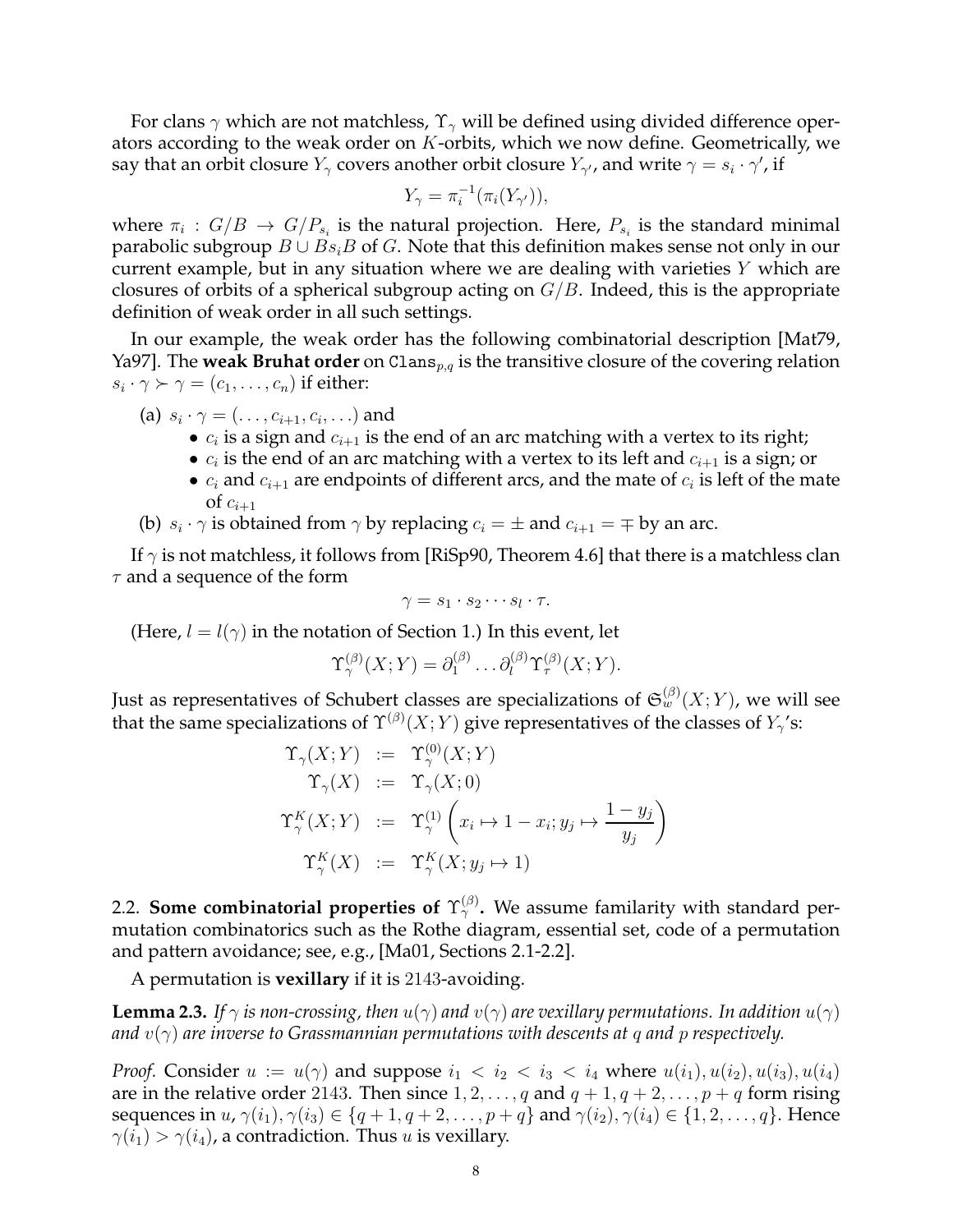It is straightforward to see that the essential set of u (provided u is not the identity) must all lie in column  $q$ . This is equivalent to the inverse Grassmannian claim.

The arguments for  $v(\gamma)$  are similar.

*Example* 2.4. Continuing Example 2.2, where  $\tau = ++--+-++$ , the diagrams of  $u(\tau)$ and  $v(\tau)$  are given below. (The •'s of  $D(\pi)$  are in positions  $(i, \pi(i))$ .)



The essential set boxes of  $u(\tau)$  all lie in column  $q = 3$  while the essential set boxes of  $v(\tau)$ lie in column  $p = 5$ , in agreement with Lemma 2.3.

We now define **pipe diagrams** associated to  $u(\gamma)$  for non-crossing  $\gamma$ . (The nomenclature alludes to the "pipe dreams" terminology of [KnMi05].) To start, replace each box of  $D(u(\gamma))$  by a +. The result is one of the pipe diagrams. All other pipe diagrams are obtained from this first one by iterating the use of the local operation

$$
\begin{array}{cccc}\n\text{(4)} & \cdot & \cdot & \cdot & \cdot & \cdot \\
& & \cdot & \cdot & \cdot & \cdot \\
& & & \cdot & \cdot & \cdot\n\end{array}
$$

with the additional restriction that no  $+$ 's appear in columns  $q + 1, q + 2, \ldots, n$ . The collection of all such pipe diagrams is denoted Pipe $(u(\gamma))$ . We define Pipe $(v(\gamma))$  in the same way but using  $D(v(\gamma))$  and requiring that there are no +'s in columns  $p + 1$ ,  $p + 1$ 2, ..., n. In addition, given any configuration P of  $+$ 's in the  $n \times n$  grid define

$$
\operatorname{wt}^{(\beta)}(\mathcal{P}) = \prod_{\substack{\text{+ in position } (i,j)}} x_i - y_j + \beta x_i y_j.
$$

We now explain why the initial conditions (3) defining  $\Upsilon_{\tau}(X)$  agree with the ones from Section 1. Actually, we have an extension. For  $\gamma$  non-crossing, let  $\tau^-$  be the matchless clan obtained by replacing each left end of an arc by  $-$  and any right end of an arc by  $+$ . Also, let  $\tau^+$  be the matchless clan obtained by replacing each left end of an arc by  $+$  and each right end of an arc by –. Define  $\lambda(\gamma)$  to be  $\overline{\lambda}(\tau^-)$ , and  $\lambda(\widehat{\gamma})$  to be  $\lambda(\widehat{\tau}^+)$ , in the notation of the introduction. Define also flaggings  $\vec{f}(\gamma)$  and  $\vec{f}(\hat{\gamma})$  to be  $\vec{f}(\tau^-)$  and  $\vec{f}(\hat{\tau}^+)$ , respectively.<br>The following result is straightforward from the results of  $W_{\mathbf{a}}$ MiXe00, Soction 51 (see The following result is straightforward from the results of [KnMiYo09, Section 5] (see specifically Theorem 5.8) and the definitions of  $u(\gamma)$ ,  $v(\gamma)$ ,  $\lambda(\gamma)$ , and  $\lambda(\hat{\gamma})$ :

**Proposition 2.5.** *For non-crossing*  $\gamma$  *we have* 

$$
\mathfrak{S}^{(\beta)}_{u(\gamma)}(X;Y)=\sum_{\mathcal{P}\in \text{Pipe}(u(\gamma))}\text{wt}^{(\beta)}(\mathcal{P})\ \ \text{and}\ \ \mathfrak{S}^{(\beta)}_{v(\gamma)}(X;Y)=\sum_{\mathcal{P}\in \text{Pipe}(v(\gamma))}\text{wt}^{(\beta)}(\mathcal{P}).
$$

*There is a (weight preserving) bijection between* Pipe(u(γ)) *and semistandard set-valued Young tableaux of shape*  $\lambda(\gamma)$  *with flagging*  $\vec{f}(\gamma)$ *. The same holds for* Pipe( $v(\gamma)$ ) *and semistandard set-valued Young tableaux of shape*  $\lambda(\widehat{\gamma})$  *with flagging*  $\vec{f}(\widehat{\gamma})$ *. In particular,*<br> $\mathfrak{S}_{\nu(\alpha)}(X) = s_{\lambda(\alpha)} \vec{g}_{\alpha}(X)$  *and*  $\mathfrak{S}_{\nu(\alpha)}(X) = s_{\lambda(\widehat{\gamma})} \vec{g}_{\alpha}(\widehat{\gamma})$ 

$$
\mathfrak{S}_{u(\gamma)}(X) = s_{\lambda(\gamma), \vec{f}(\gamma)}(X) \quad \text{and} \quad \mathfrak{S}_{v(\gamma)}(X) = s_{\lambda(\widehat{\gamma}), \vec{f}(\widehat{\gamma})}(X).
$$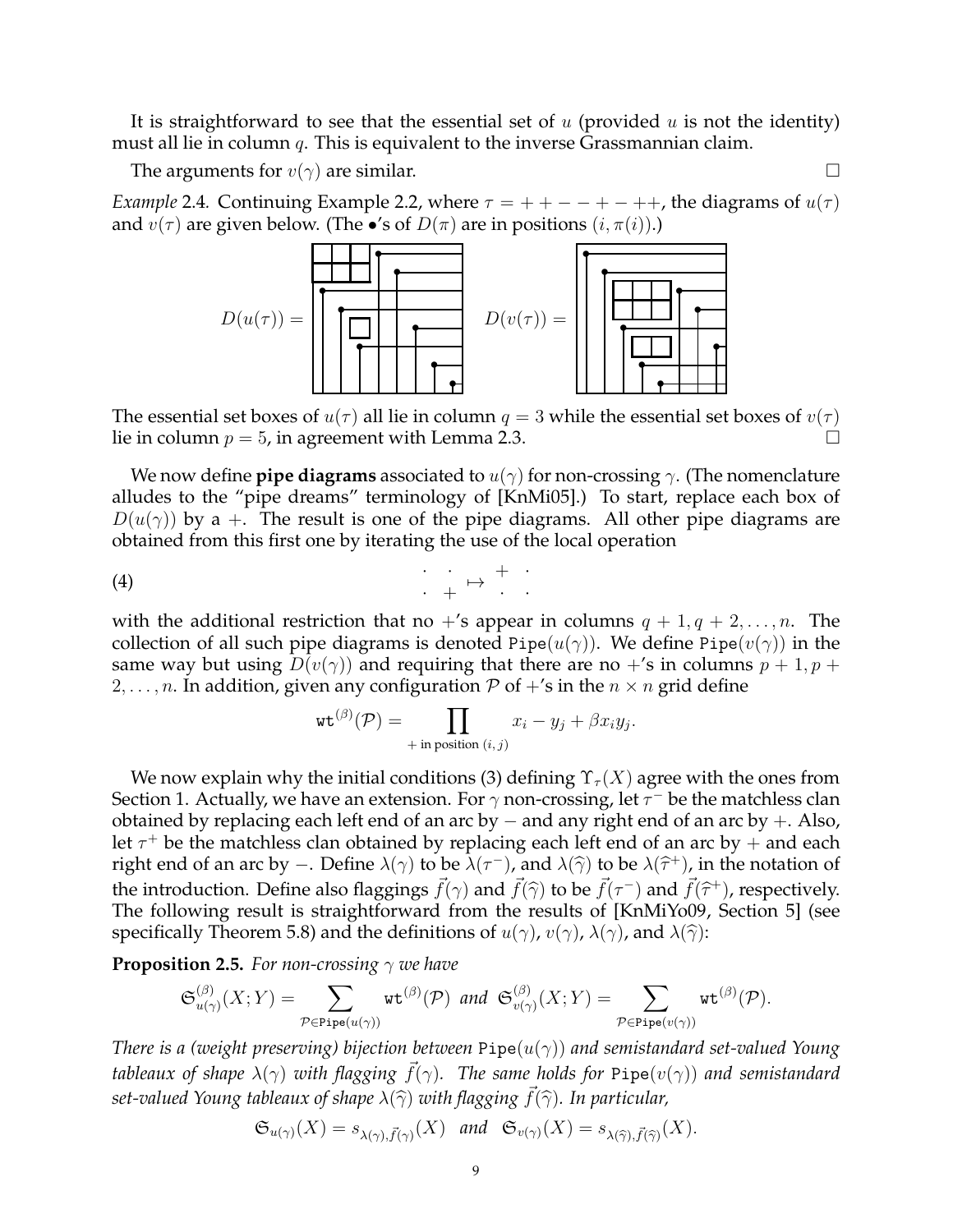**Proposition 2.6.** *Suppose* γ *is non-crossing and*

$$
\mathfrak{S}_{u(\gamma)}^{(\beta)}(X; y_n, y_{n-1}, \dots, y_1) \mathfrak{S}_{v(\gamma)}^{(\beta)}(X; Y) = \sum_{\kappa \in \mathbb{Z}_{\geq 0}^{\infty}} c_{\kappa}^{(\beta)}(Y) \mathbf{x}^{\kappa},
$$

where  $\mathbf{x}^{\kappa} = x_1^{\kappa_1} x_2^{\kappa_2} \cdots$  and  $c_{\kappa}^{(\beta)}(Y) \in \mathbb{Z}[\beta][Y]$ . Then  $c_{\kappa}^{(\beta)}(Y) = 0$  unless  $\kappa \leq (n-1, n-1)$ 2, . . . , 3, 2, 1, 0, 0, 0, . . .) *(component-wise comparison).*

*Proof.* Let us first show:

**Claim 2.7.** If  $\mathbf{x}^{\kappa}$  appears in  $\mathfrak{S}_{u(\gamma)}(X) \mathfrak{S}_{v(\gamma)}(X)$  then  $\kappa \subseteq (n-1, n-2, \ldots, 2, 1, 0) \in \mathbb{Z}_{\geq 0}^n$ .

*Proof.* Suppose  $\mathbf{x}^k = \cdots x_i^m \cdots$ . Let  $\omega$  be the width of the first non-empty row of  $D(u(\gamma))$ that occurs in some row  $s \geq i$  of  $n \times n$ . Let  $\omega'$  be the width of the first nonempty row of  $D(v(\gamma))$  that occurs in some row  $t \geq i$  of  $n \times n$ . It is easy to see from the definitions that

 $m \leq \omega + \omega'.$ 

We may assume without loss that s and t exist and also  $t \geq s$  (the alternate cases are proved similarly).

Let A be the number of  $-$ 's or left ends of an arc occuring in the leftmost s positions of  $\gamma$ . Let *B* be the number of  $+$ 's or left ends of an arc occuring in the leftmost *t* positions of γ. Now

$$
\omega = q - A \quad \text{and} \quad \omega' = p - B.
$$

Since

$$
\omega + \omega' = p + q - A - B
$$

it suffices to show  $A + B \geq i$ . Now, because in any left initial segment of  $\gamma$ , the number of right ends of an arc is at most the number of left ends of an arc, we have:

$$
A + B \geq A + #\{+\text{ or left end of an arc in first } s \text{ positions of } \gamma\}
$$
  
\n
$$
\geq A + #\{+\text{ or right end of an arc in first } s \text{ positions of } \gamma\}
$$
  
\n
$$
= s \geq i,
$$

as desired.  $\Box$ 

Suppose the proposition is not true and there are set-valued tableaux  $T$  and  $U$  that contribute to  $\mathfrak{S}^{(\beta)}_{u(\gamma)}$  $u^{(\beta)}_{u(\gamma)}(X;y_n,y_{n-1},\ldots,y_1)$  and  ${\mathfrak S}^{(\beta)}_{v(\gamma)}$  $\psi_{v(\gamma)}^{(\beta)}(X;Y)$  respectively (under the bijection of Proposition 2.5) such that the number of i's in T and U combined strictly exceeds  $n - i$ , for some *i*. Now let  $T'$  be the ordinary tableau that picks each of those *i*'s as the representative of its box and picks any entry from the remaining boxes. Since  $T$  is semistandard,  $T'$  is semistandard as well and contributes to  $\mathfrak{S}_{u(\gamma)}(X)$ . Similarly, define  $U'$ , contributing to  $\mathfrak{S}_{v(\gamma)}(X)$ . Then in  $\mathfrak{S}_{u(\gamma)}(X)\mathfrak{S}_{v(\gamma)}(X)$  the monomial  $\mathbf{x}^{T'}\mathbf{x}^{U'}$  appears, contradicting  $\Delta$ Claim 2.7.  $\Box$ 

It is well known (see, e.g., [Ma01, Proposition 2.5.4]) that the single Schubert polynomials  $\{\mathfrak{S}_w(X) : w \in S_n\}$  form a Z-linear basis of the vector space  $\Gamma(X)$  of polynomials in X using only monomials  $\mathbf{x}^{\kappa}$  where  $\kappa \leq (n-1, n-2, \ldots, 3, 2, 1)$ . Now,  $\mathfrak{G}_w(X)$  has the same lead term as  $\mathfrak{S}_w(X)$  under the reverse lexicographic order, namely  $\mathbf{x}^{\mathtt{code}(w)}.$  In addition, it is known (from [FoKi94]) that  $\mathfrak{G}_w(X) \in \Gamma(X)$ . Thus  $\{\mathfrak{G}_w(X) : w \in S_n\}$  also forms a basis of  $\Gamma(X).$  Similarly,  $\{\mathfrak{S}_w^{(\beta)}(X;Y): w\in S_n\}$  is a  $\mathbb{Z}[\beta][Y]$ -module basis of  $\mathbb{Z}[\beta][Y]\otimes_{\mathbb{Z}}\Gamma(X).$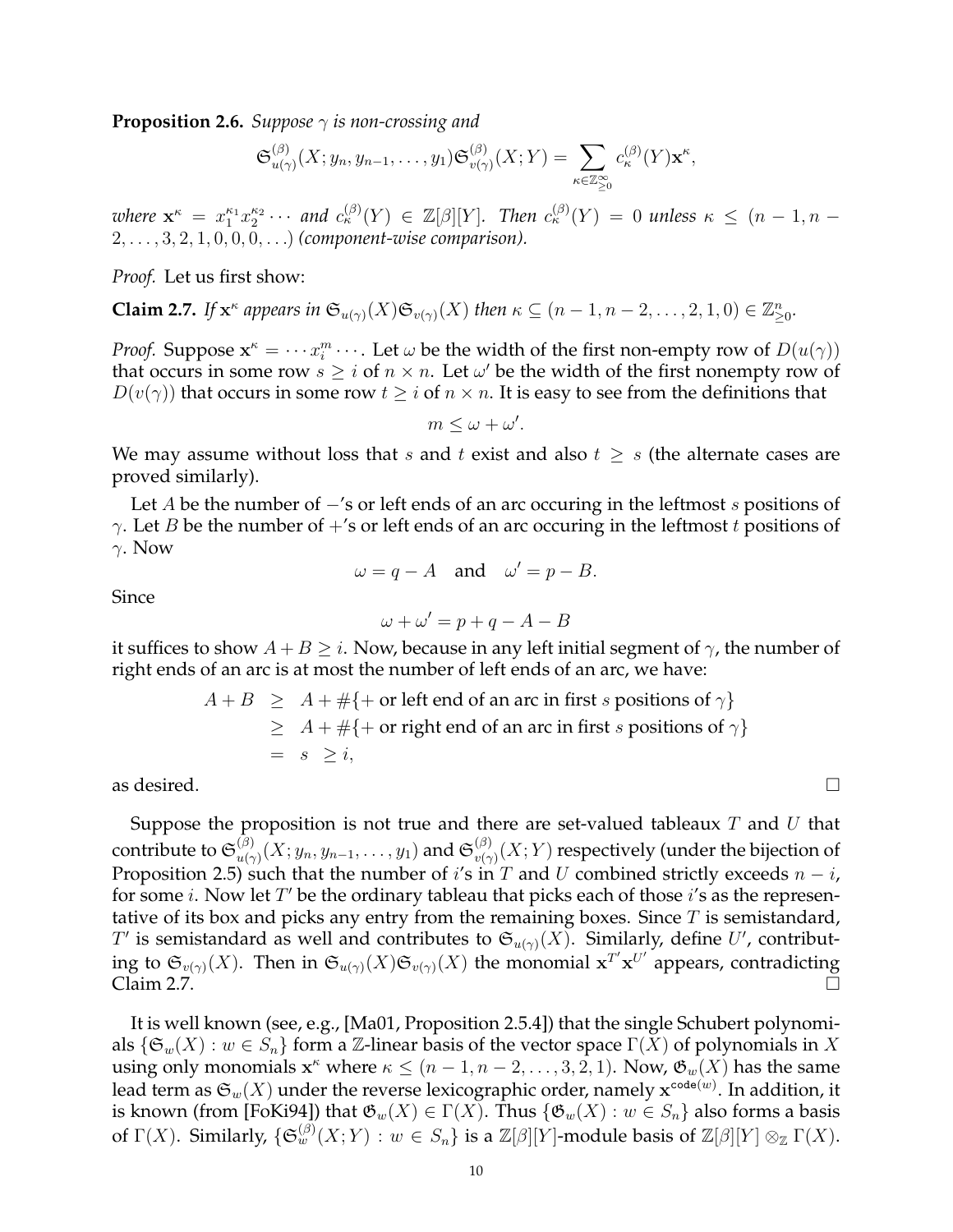This is since  $\mathfrak{S}_w^{(\beta)}(X;Y)$  also has leading term of  $\mathbf{x}^{\mathtt{code}(w)}$  and if any term  $c_\kappa^{(\beta)}(Y)\mathbf{x}^\kappa$  is any monomial then  $\kappa \le (n-1, n-2, \ldots, 2, 1, 0)$ .

Therefore, by Proposition 2.6, when  $\gamma$  is matchless

$$
\Upsilon_{\gamma}^{(\beta)}(X;Y) = \sum_{w \in S_n} c_{\gamma,w}^{(\beta)}(Y) \mathfrak{S}_{w}^{(\beta)}(X;Y).
$$

Since  $\partial_i^{(\beta)}$  $\binom{10}{i}$  sends β-Schubert polynomials to β-Schubert polynomials (or zero), such an expression where the summation is over  $S_n$  holds for all clans.

Given a clan  $\gamma$  let  $-\gamma$  be the clan where the +'s of  $\gamma$  are replaced by  $-$ 's and the  $-$ 's are replaced by  $+$  (the arcs remain as is). We record the following property:

**Proposition 2.8** ( $\gamma \leftrightarrow -\gamma$  symmetry). Let  $\gamma \in \text{Clan}_{p,q}$ . Then

$$
\Upsilon_{-\gamma}^{(\beta)}(X;Y)=\Upsilon_{\gamma}^{(\beta)}(X;y_n,y_{n-1},\ldots,y_2,y_1).
$$

*Proof.* Let  $\tau$  be a matchless clan such that

$$
\Upsilon_{\gamma}^{(\beta)}(X;Y) = \partial_{i_m}^{(\beta)} \cdots \partial_{i_1}^{(\beta)} \Upsilon_{\tau}^{(\beta)}(X;Y),
$$

for some chain in weak Bruhat order from  $\tau$  to  $\gamma$  defined by  $i_1, \ldots, i_m$ . Now we are done since the same sequence defines a chain from  $-\tau$  to  $-\gamma$  and because the proposition is clear from the definitions for matchless  $\tau$ .

In the ordinary cohomology, there is a further sense in which the choice of  $\Upsilon_{\gamma}$  is simple. Consider the degree lexicographic term order on polynomials in  $\mathbb{Q}[x_1, \ldots, x_n]$ . The *Gröbner normal form* is a distinguished representative of any coset modulo  $I^{S_n}$ . The Schubert polynomials  $\mathfrak{S}_w$  for  $w \in S_n$  are the normal forms for their cosets; this is a fact due to [FoGePo97, Section 12.1]. Thus any linear combination of these Schubert polynomials is the normal form for its coset modulo  $I^{S_n}$ . Concluding:

**Proposition 2.9** (Gröbner normal form property).  $\Upsilon_{\gamma}(X)$  *is the Gröbner normal form representative for the class of*  $[Y_{\gamma}]$  *under the degree lexicographic term order. In other words, it is the unique representative that is a linear combination of*  $\{\mathfrak{S}_w : w \in S_n\}$ .

2.3. **Representatives in the Borel models.** We first explain our proof for equivariant cohomology (the argument in equivariant K-theory is completely analogous). Let  $T \subset$  $GL_p \times GL_q$  be the torus of invertible diagonal matrices. Since each  $Y_\gamma$  is T-stable, it admits a class  $[Y_{\gamma}]_T\in H_T^{\star}(GL_n/B)$ , a module over  $H_T^{\star}(pt)\cong \mathbb{Z}[y_1,\ldots,y_n].$  The Borel-type model is

(5) 
$$
H_T^{\star}(GL_n/B)\cong \mathbb{Q}[X;Y]/J,
$$

where *J* is the ideal generated by  $e_i(X) - e_i(Y)$  and  $e_i(X)$  is the elementary symmetric function in  $X$ , etc.

**Theorem 2.10.**  $\Upsilon_{\gamma}(X;Y)$  *is well-defined and represents the coset of*  $[Y_{\gamma}]_T$  *under* (5).

(The forgetful map from  $H_T^{\star}(GL_n/B) \to H^{\star}(GL_n/B)$  in this context amounts to setting each  $y_i = 0$  and sends  $[Y_{\gamma}]_T$  to  $[Y_{\gamma}]$ . Thus Theorem 1.1 follows from Theorem 2.10 since the forgetful maps and the Borel isomorphisms commute.)

The following is essentially standard. We include a proof for sake of completeness.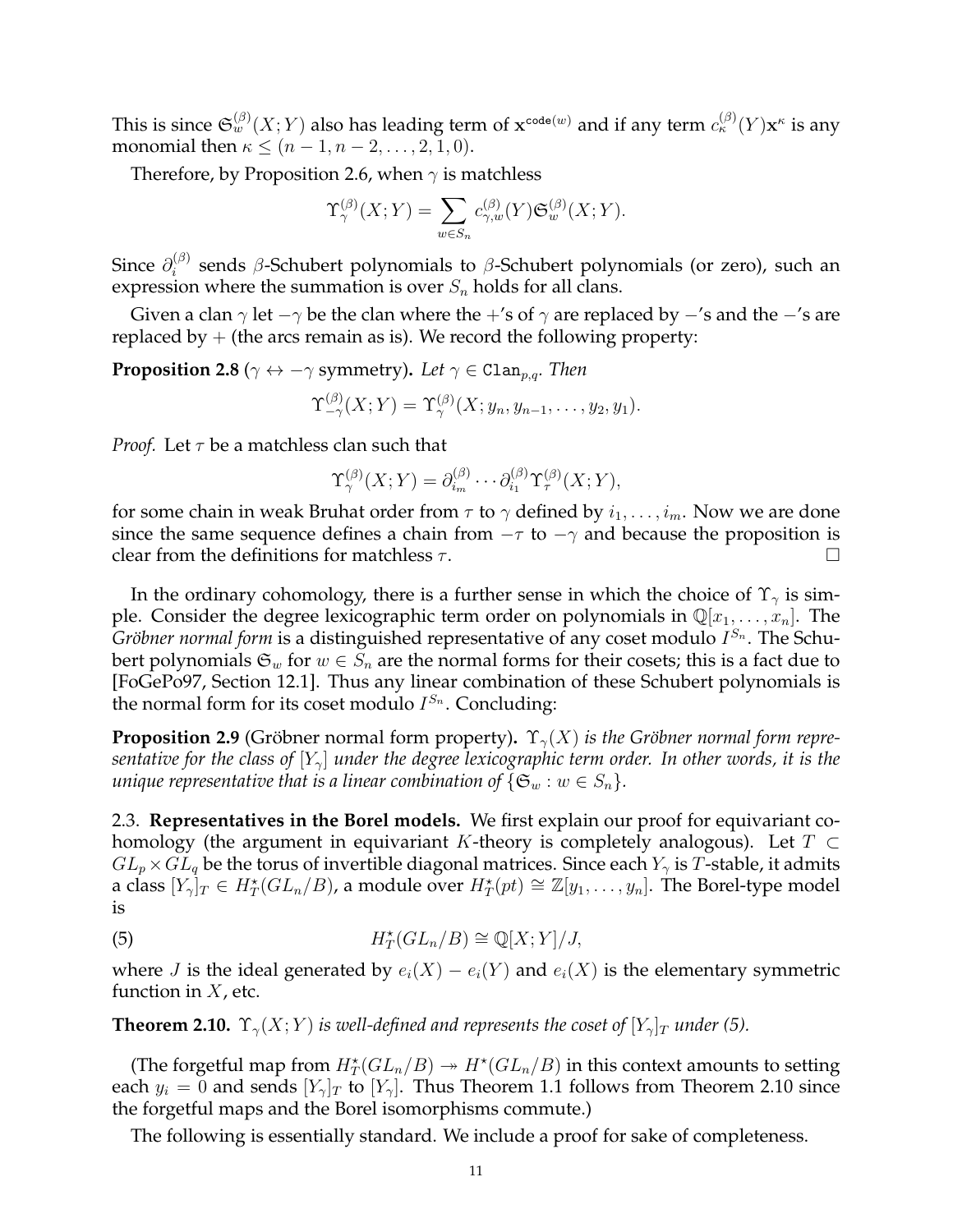**Proposition 2.11.** *Suppose*  $f_1(X;Y)$  *and*  $f_2(X;Y)$  *are representatives of*  $[Y_{\gamma}]_T$  *such that* 

$$
f_1(X;Y) = \sum_{w \in S_n} a_w(Y) \mathfrak{S}_w(X;Y) \quad \text{and} \quad f_2(X;Y) = \sum_{w \in S_n} b_w(Y) \mathfrak{S}_w(X;Y).
$$

*Then*  $f_1(X;Y) = f_2(X;Y)$ *.* 

*Proof.* We need that  $a_w(Y) = b_w(Y)$  for all  $w \in S_n$ .

Since  $f_1$  and  $f_2$  are equivariant cohomology class representatives of  $[Y_\gamma]$  any substitution of X by a permutation  $Y_{\sigma} = (y_{\sigma(1)}, \ldots, y_{\sigma(n)})$  gives  $f_1(Y_{\sigma}; Y) = f_2(Y_{\sigma}; Y)$  (this is where we need that  $\sigma \in S_n$ ). This follows from the localization theorem for equivariant cohomology, combined with the fact that restriction to the T-fixed point  $\sigma$  is given by

$$
[Y_{\gamma}]_T|_{\sigma} = f_1(Y_{\sigma}; Y) = f_2(Y_{\sigma}; Y).
$$

These are standard facts, but the reader seeking a reference may consult [Wy13b, Section 1.2] for an expository treatment. Also,

(6) 
$$
\mathfrak{S}_w(Y_\sigma; Y) = 0 \text{ if } \sigma \not\geq w \text{ in strong Bruhat order.}
$$

Now, pick any linear extension

$$
\pi^{(1)} = id, \pi^{(2)}, \dots, \pi^{(n!)} = w_0
$$

of Bruhat order. Hence

$$
a_{\pi^{(1)}}(Y)\mathfrak{S}_{\pi^{(1)}}(Y_{\pi^{(1)}};Y) = f_1(Y_{\pi^{(1)}};Y) = f_2(Y_{\pi^{(1)}};Y) = b_{\pi^{(1)}}(Y)\mathfrak{S}_{\pi^{(1)}}(Y_{\pi^{(1)}};Y).
$$

Since  $\mathfrak{S}_w(Y_w; Y) \neq 0$ , dividing we conclude  $a_{\pi^{(1)}}(Y) = b_{\pi^{(1)}}(Y)$ .

Now set

$$
f'_1(X;Y) = f_1(X;Y) - a_{\pi^{(1)}}(Y) \mathfrak{S}_{\pi^{(1)}}(X;Y),
$$

and

$$
f'_{2}(X;Y) = f_{2}(X;Y) - a_{\pi^{(1)}}(Y) \mathfrak{S}_{\pi^{(1)}}(X;Y).
$$

Thus

$$
a_{\pi^{(2)}}(Y)\mathfrak{S}_{\pi^{(2)}}(Y_{\pi^{(2)}};Y) = f_1'(Y_{\pi^{(2)}};Y) = f_2'(Y_{\pi^{(2)}};Y) = b_{\pi^{(2)}}(Y)\mathfrak{S}_{\pi^{(2)}}(Y_{\pi^{(2)}};Y),
$$

and so  $a_{\pi(2)}(Y) = b_{\pi(2)}(Y)$ .

Repeating, set

$$
f''_1(X;Y) = f'_1(X;Y) - a_{\pi^{(2)}}(Y) \mathfrak{S}_{\pi^{(2)}}(X;Y),
$$

and

$$
f_2''(X;Y) = f_2'(X;Y) - a_{\pi^{(2)}}(Y) \mathfrak{S}_{\pi^{(2)}}(X;Y).
$$

In this manner, we conclude all  $n!$  desired equalities.  $\Box$ 

We will establish the assumption of the following claim at the end of this section, and in a different way, in the next section.

**Claim 2.12.** *Assuming*  $\Upsilon_{\tau}(X;Y)$  *represents*  $[Y_{\tau}]_T$  *when*  $\tau$  *is matchless, then*  $\{\Upsilon_{\gamma}(X;Y)\}$  *is selfconsistent.*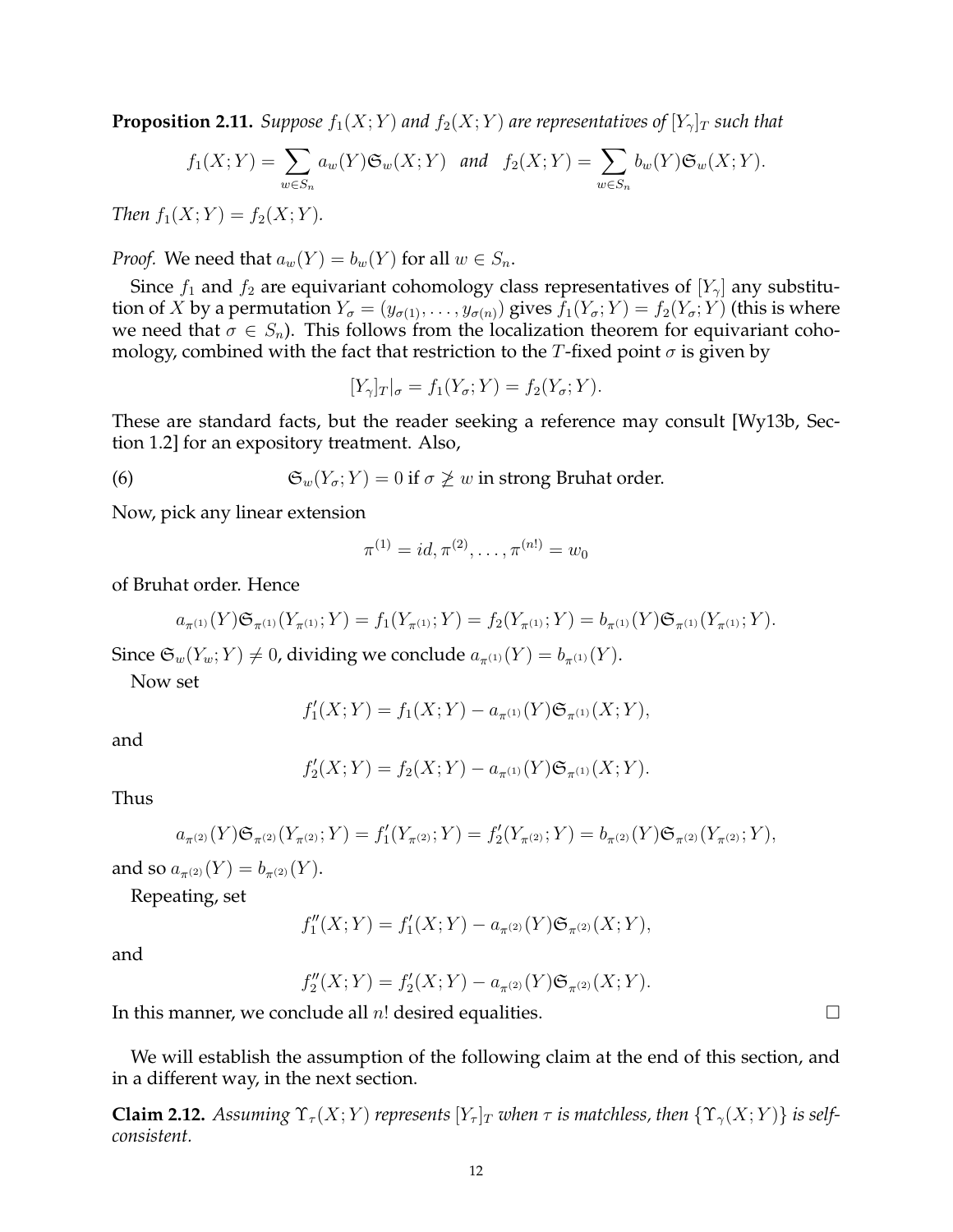*Proof.* Pick a (non-matchless) clan

*gamma* and suppose there are two matchless clans  $\tau_1$  and  $\tau_2$  (possibly with  $\tau_1 = \tau_2$ ) such that

$$
[Y_{\gamma}]_T = \partial_{i_m} \cdots \partial_{i_1} [Y_{\tau_1}]_T \text{ and } [Y_{\gamma}]_T = \partial_{j_m} \cdots \partial_{j_1} [Y_{\tau_2}]_T;
$$

where we have mildly abused  $\partial_i$  to mean the geometrically defined (equivariant) pushpull operator on classes. We need to establish the *polynomial* equality:

$$
\partial_{i_m} \cdots \partial_{i_1} \Upsilon_{\tau_1}(X;Y) = \partial_{j_m} \cdots \partial_{j_1} \Upsilon_{\tau_2}(X;Y).
$$

Since we know  $\Upsilon_{\tau_1}(X;Y)$  and  $\Upsilon_{\tau_2}(X;Y)$  expand into double Schubert polynomials (from  $S_n$ ), the claim follows from Proposition 2.11.

Following [KnMi05, Section 2.3], the K-cohomology ring  $K^{\circ}(GL_n/B)$  has the presentation

$$
K^{\circ}(GL_n/B)\cong \mathbb{Z}[x_1,\ldots,x_n]/K
$$

where K is the ideal generated by  $e_d(x_1, \ldots, x_n) - {n \choose d}$  $\binom{n}{d}$  for  $d \leq n$ ; here  $e_d(x_1, \ldots, x_n)$  is the elementary symmetric function of degree  $d.$  Next, following [FuLa94] if we let  $K^\circ_T(GL_n/B)$ denote the T-equivariant K-theory ring of  $GL_n/B$  then

$$
K_T^{\circ}(GL_n/B) = K_T^{\circ}(pt)[x_1, \ldots, x_n]/J \cong \mathbb{Z}[y_1^{\pm 1}, \ldots, y_n^{\pm 1}][x_1, \ldots, x_n]/J,
$$

where  $J$  is as in (5). In these senses, one can speak of a (Laurent) polynomial "representing" the class of a structure sheaf of a (T-stable) variety in  $GL_n/B$ .

**Theorem 2.13.** *The families*  $\{ \Upsilon_{\gamma}^{K}(X) \}$  *and*  $\{ \Upsilon_{\gamma}^{K}(X;Y) \}$  *are well-defined. Moreover,*  $\Upsilon_{\gamma}^{K}(X)$ *represents*  $[\mathcal{O}_{Y_\gamma}] \in K^\circ(GL_n/B)$  and  $\Upsilon_\gamma^K(X;Y)$  *represents*  $[\mathcal{O}_{Y_\gamma}]_T \in K^\circ_T(GL_n/B)$ *.* 

The proof is exactly the same as in equivariant cohomology, except one must use equivariant  $K$ -theory localization. This requires the now standard fact that, in equivariant *K*-theory,  $[O_{Y_\gamma}]_T|_\sigma = f(Y_\sigma;Y)$  when  $f(X;Y)$  is a representative of  $[O_{Y_\gamma}]_T$  in the Borel model. We are unaware of a specific reference for it in the literature, so we remark here that the argument of [Wy13b, Proposition 1.3] can be modified to apply to  $K$ -theory simply by replacing the first Chern classes of the tautological line bundles by (the classes of) the bundles themselves. A recent reference for equivariant localization in  $K$ -theory is [HaLa07]. The analogues of the vanishing conditions on Schubert classes (6) also hold. One also needs the following, which should also be straightforward to experts, but for which we are also not aware of a proof in the literature:

**Proposition 2.14.** *The isobaric divided difference operator*  $\pi_i = \partial_i^{(1)}$ i *takes a representative of the class of*  $Y_\gamma$  *to one for*  $Y_{s_i\gamma}$  *in (equivariant)* K-theory of  $GL_n/B$ .

*Proof.* Let  $Y = Y_{\gamma}$ , and  $Y' = Y_{s_i\gamma}$ . First, recall that all orbit closures for this case are multiplicity-free, meaning that their cycle classes in the Chow ring can be expressed in the Schubert basis with all coefficients 0 or 1. This is noted in [Br01] and further elaborated upon in [Wy12]. Thus by [Br01, Theorem 6], Y has rational singularities. Let  $\pi: G/B \to$  $G/P_{\alpha_i}$  be the natural projection where  $P_{\alpha_i}$  is the minimal parabolic associated to  $\alpha_i.$  Since  $Y' = \pi^{-1}(\pi(Y))$  is a  $\overline{\mathbb{P}^1}$ -bundle over  $\pi(Y)$ , and since  $Y'$  has rational singularities (being another multiplicity-free K-orbit closure),  $\pi(Y)$  has rational singularities as well.

Now we note that the proof of [KoKu90, Lemma 4.12] or [FuLa94, Theorem 3], given there for (equivariant) K-classes of Schubert varieties, applies to the case at hand.  $\square$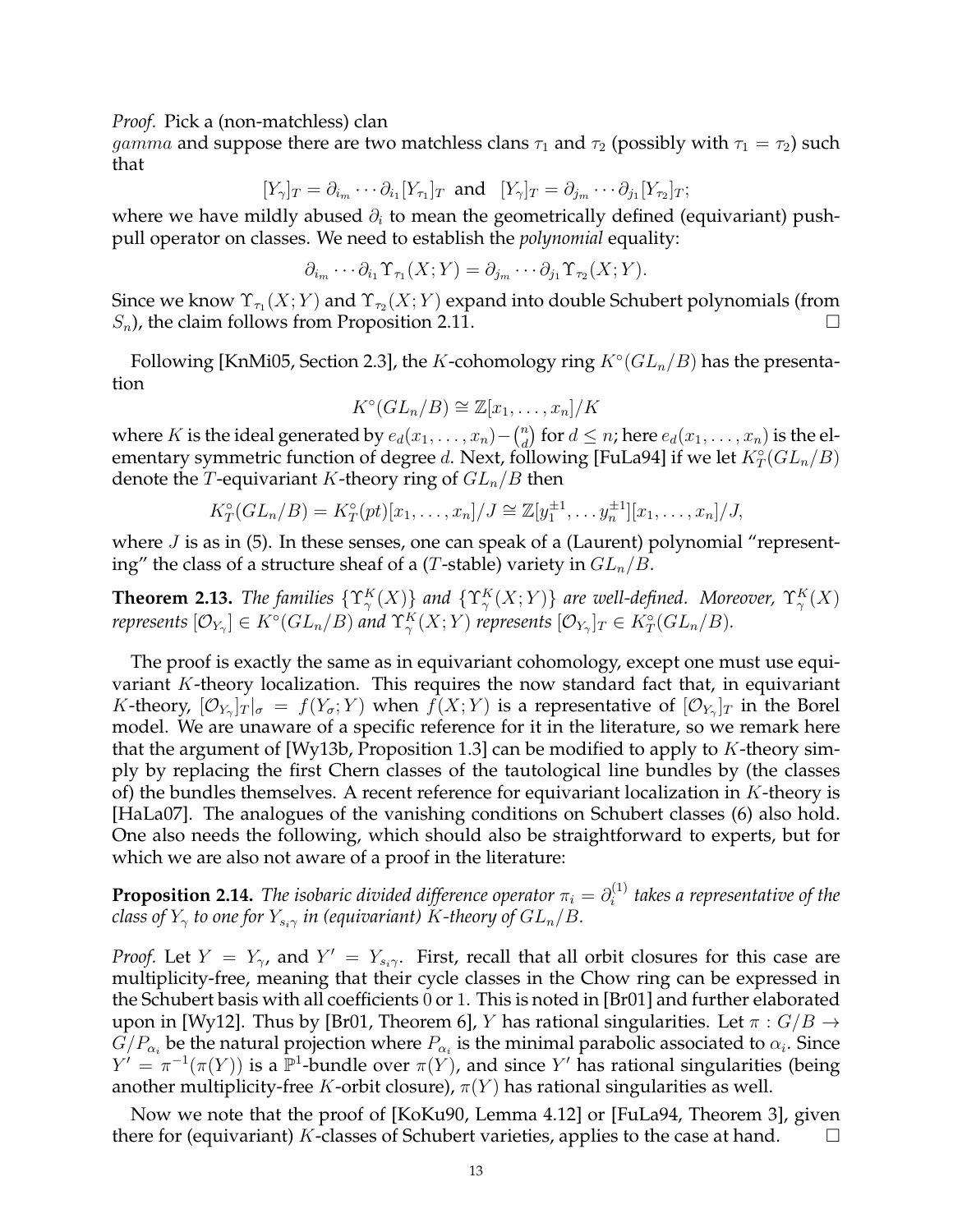*Conclusion of proof of Theorems 1.1, 2.10 and 2.13:* It remains to show that the proposed representatives are indeed representatives for the closed orbits. This follows from three facts. First, by [Wy12], when  $\gamma$  is non-crossing,

$$
Y_{\gamma}=X_{v(\gamma)}^{w_0u(\gamma)}:=\overline{B_{-}v(\gamma)B/B}\cap \overline{Bw_0u(\gamma)B/B}.
$$

Second, in the case of equivariant  $K$ -theory, the representative of the Schubert variety  $X_w$  is  $\mathfrak{G}_w(X; Y)$ ; this is proved in [FuLa94, Theorem 3]. It also follows from *loc. cit.* that  $\mathfrak{G}_{w_0w}(X; y_n, y_{n-1}, \ldots, y_1)$  represents the opposite Schubert variety  $X^w = \overline{BwB/B}$ . Similarly, it is known that  $\mathfrak{S}_w(\bar{X})$ ,  $\mathfrak{S}_w(X; Y)$  and  $\mathfrak{G}_w(X)$  represent the Schubert classes in the corresponding cohomology theories, and  $\mathfrak{S}_{w_0w}(X)$ ,  $\mathfrak{S}_{w_0w}(X; y_n, \ldots, y_1)$  and  $\mathfrak{G}_{w_0w}(X)$  represent the opposite Schubert classes. Finally,  $[X_u^v] = [X_u][X^v]$  (interpreted in any of the cohomology theories we are using).  $\Box$ 

*Remark* 2.15 (Positivity). The argument of the introduction that  $\Upsilon_{\gamma}(X) \in \mathbb{Z}_{\geq 0}[x_1, \ldots, x_n]$ extends to prove appropriate notions of "positivity" for each of the given representatives associated to the other three cohomology theories. This is since in each case there is an available notion of positivity of Schubert calculus. See [AnGrMi08] and the references therein.  $\Box$ 

*Remark* 2.16. Consider  $X_{2143}^{3412}$ . It is true that  $\mathfrak{S}_{2143}(x_1, x_2, x_3, x_4)^2 = x_1^4 + \dots$  represents the class of the Richardson variety. However, this polynomial is not the normal form representative of its coset because it involves  $x_1^4$  (cf. Proposition 2.9 and see also [LeSo03]). This emphasizes the role of Proposition 2.6 in our proofs.

*Remark* 2.17. Our arguments show that if any collection of varieties in  $GL_n/B$  have their classes related by (isobaric) divided difference operators then any choice of polynomial representatives for their minimal elements that expand into Schubert polynomials from  $S_n$  gives a self-consistent family of representatives. In particular this can also be applied to the cases where  $(G, K) = (GL_{2n}, Sp_{2n})$  and  $(G, K) = (GL_n, O_n)$ ; cf. [Wy13b] and [WyYo13].

### 3. THE K-ORBIT DETERMINANTAL IDEAL

3.1. **Geometric naturality of**  $\Upsilon_\gamma^{(\beta)}$ . The  $K$ **-orbit determinantal ideal**  $I_\gamma$  is defined as follows. Fix  $\gamma \in \text{Clan}_{p,q}$ . For  $i = 1, \ldots, n$ , let:

- $\gamma(i;+)$  = the total number of +'s and matchings in the first *i* vertices, and
- $\gamma(i; -)$  = the total number of  $-i$  and matchings in the first *i* vertices.

For  $1 \leq i < j \leq n$ , define

•  $\gamma(i; j) = \#\{k \in [1, i] \mid k \text{ and } l \text{ are matched and } l > j\}.$ 

Let  $R_+(\gamma)$  be the vector with *i*-th entry equal to  $i + 1 - \gamma(i;+)$  and  $R_-(\gamma)$  be the vector with *i*-th entry  $i + 1 - \gamma(i; -)$ . Also, let  $W(\gamma)$  be the  $n \times n$  matrix whose  $(i, j)$ -th entry is  $j + \gamma(i; j) + 1$  if  $i < j$  and is zero otherwise.

Identify Fun(Mat<sub>n×n</sub>) with  $\mathbb{C}[z_{i,j}]$  where  $z_{i,j}$  is the coordinate function of matrix coordinate  $(i, j)$ . Let  $M_n$  be the generic  $n \times n$  matrix with entry  $z_{i,j}$ . Now define  $I_{\gamma}$  to have the following generators:

(i) For each  $i = 1, \ldots, n$ , the minors of size  $R_+(\gamma)_i$  of the lower-left  $q \times i$  submatrix of  $M_n$ .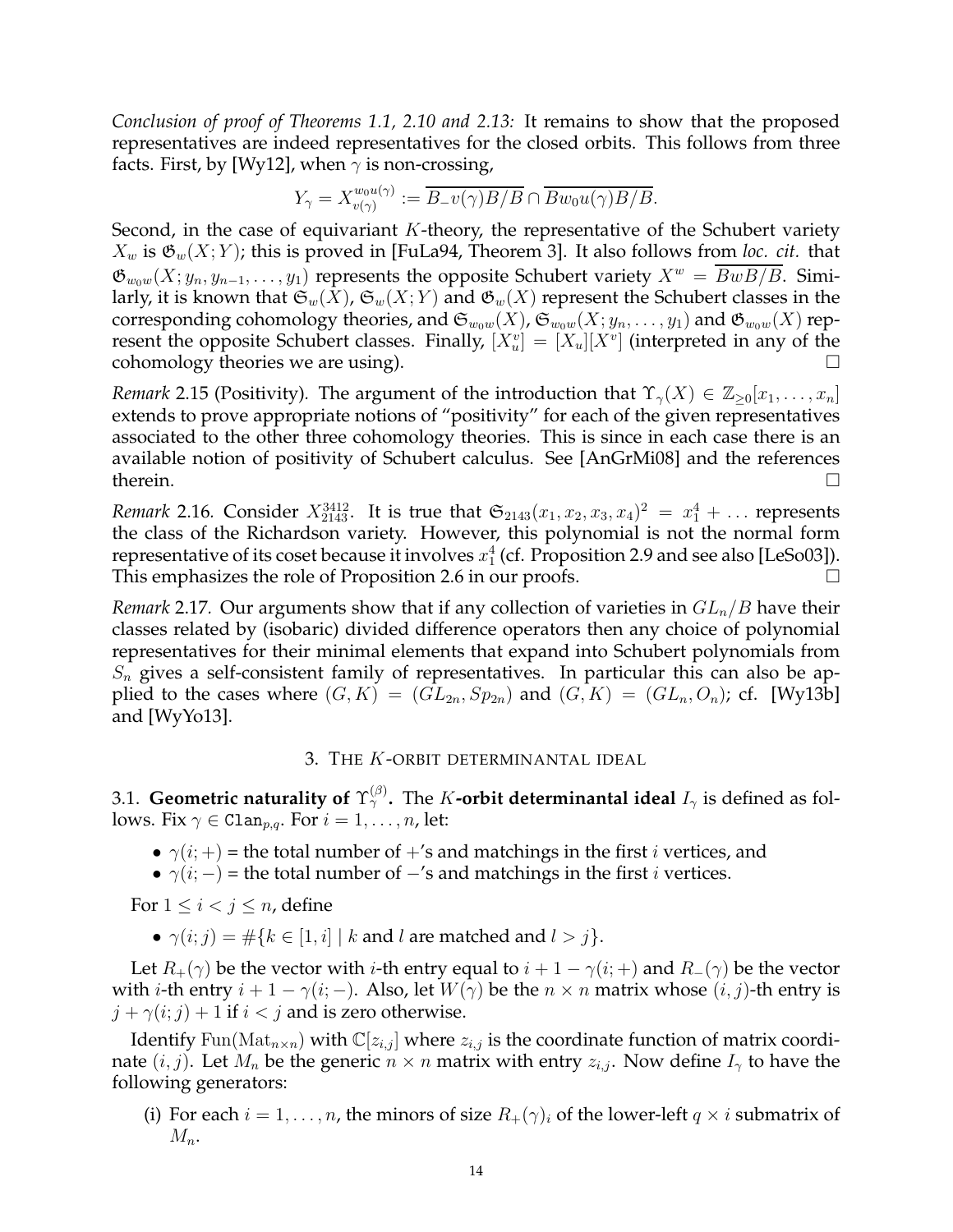- (ii) For each  $i = 1, \ldots, n$ , the minors of size  $R_-(\gamma)_i$  of the upper-left  $p \times i$  submatrix of  $M_n$ .
- (iii) For each  $1 \leq i \leq j \leq n$ , the minors of size  $W(\gamma)_{ii}$  of the following  $n \times (i + j)$ matrix  $P_{i,j}$ : The upper-left  $p \times i$  block coincides with the upper-left  $p \times i$  block of  $M_n$ , the lower-left  $q \times i$  block is zero, and the last j columns coincide with the first j columns of  $M_n$ .

*Example* 3.1*.* Let  $\gamma = \bigcap_{n=1}^{\infty}$ . Then

$$
\begin{array}{rcl}\n\gamma_{+} & = & (0,1,2,2) \\
R_{+}(\gamma) & = & (2,2,2,3) \\
\end{array}, \quad\n\begin{array}{rcl}\n\gamma_{-} & = & (0,1,1,2) \\
R_{-}(\gamma) & = & (2,2,3,3) \\
\end{array},\n\quad\nW(\gamma) = \begin{array}{c|c}\n\frac{i/j & 1 & 2 & 3 & 4 \\
\hline\n1 & & 3 & 4 & 5 \\
\hline\n3 & & 4 & 5 \\
\end{array}
$$

Not all rank conditions give rise to non-trivial minors; we have underlined those that do. Specifically  $R_+$  demands that the 2  $\times$  2 minors of the southwest 2  $\times$  3 submatrix of

$$
M_4 = \begin{pmatrix} z_{11} & z_{12} & z_{13} & z_{14} \\ z_{21} & z_{22} & z_{23} & z_{24} \\ z_{31} & z_{32} & z_{33} & z_{34} \\ z_{41} & z_{42} & z_{43} & z_{44} \end{pmatrix}
$$

be among the generators.  $R_$  contributes the 2  $\times$  2 northwest minor of this matrix. Here,

$$
P_{1,2} = \begin{pmatrix} z_{11} & z_{11} & z_{12} \\ z_{21} & z_{21} & z_{22} \\ 0 & z_{31} & z_{32} \\ 0 & z_{41} & z_{42} \end{pmatrix}, P_{1,3} = \begin{pmatrix} z_{11} & z_{11} & z_{12} & z_{13} \\ z_{21} & z_{21} & z_{22} & z_{23} \\ 0 & z_{31} & z_{32} & z_{33} \\ 0 & z_{41} & z_{42} & z_{43} \end{pmatrix}, P_{2,3} = \begin{pmatrix} z_{11} & z_{12} & z_{11} & z_{12} & z_{13} \\ z_{21} & z_{22} & z_{21} & z_{22} & z_{23} \\ 0 & 0 & z_{31} & z_{32} & z_{33} \\ 0 & 0 & z_{41} & z_{42} & z_{43} \end{pmatrix}.
$$

The conditions from  $W(\gamma)$  say that we add the 3  $\times$  3 minors of  $P_{1,2}$  and the 4  $\times$  4 minors of  $P_{1,3}$  and of  $P_{2,3}$ .

Actually, the rank conditions from  $R_+$  and  $R_-$  already imply the minors from  $W(\gamma)$ . This is true for all non-crossing  $\gamma$ , as explained below.

Our reference for combinatorial commutative algebra, specifically the notion of multigrading, multidegree and  $K$ -polynomial is [MiSt04, Chapter 8] as well as the connection to equivariant cohomology. For brevity, we refer the reader to that textbook for basic definitions and notions.

Let  $\prec_{p,q}$  be the lexicographic term order on monomials in  $\{z_{i,j}\}\$  that orders the variables by reading the bottom  $q$  rows, from left to right and from bottom to top, followed by the top p rows from left to right and from top to bottom. The  $T \times T$  action on  $M_n$  restricts to an action on  $M_\gamma = \pi^{-1}(Y_\gamma).$  The associated grading associated to multidegrees assigns the variable  $z_{ij}$  the weight  $x_j - y_i$ . For K-polynomials, the grading assigns  $z_{ij}$  the weight  $1-\frac{x_j}{y_j}$  $\frac{x_j}{y_i}$ .

The following result explains the geometric naturality of our choices for representatives of the closed orbits. It also applies more generally to orbit closures indexed by non-crossing clans.

**Theorem 3.2.** *Suppose*  $\gamma$  *is non-crossing. Then*  $M_{\gamma}$  *is scheme-theoretically cut out by*  $I_{\gamma}$ *. Also:*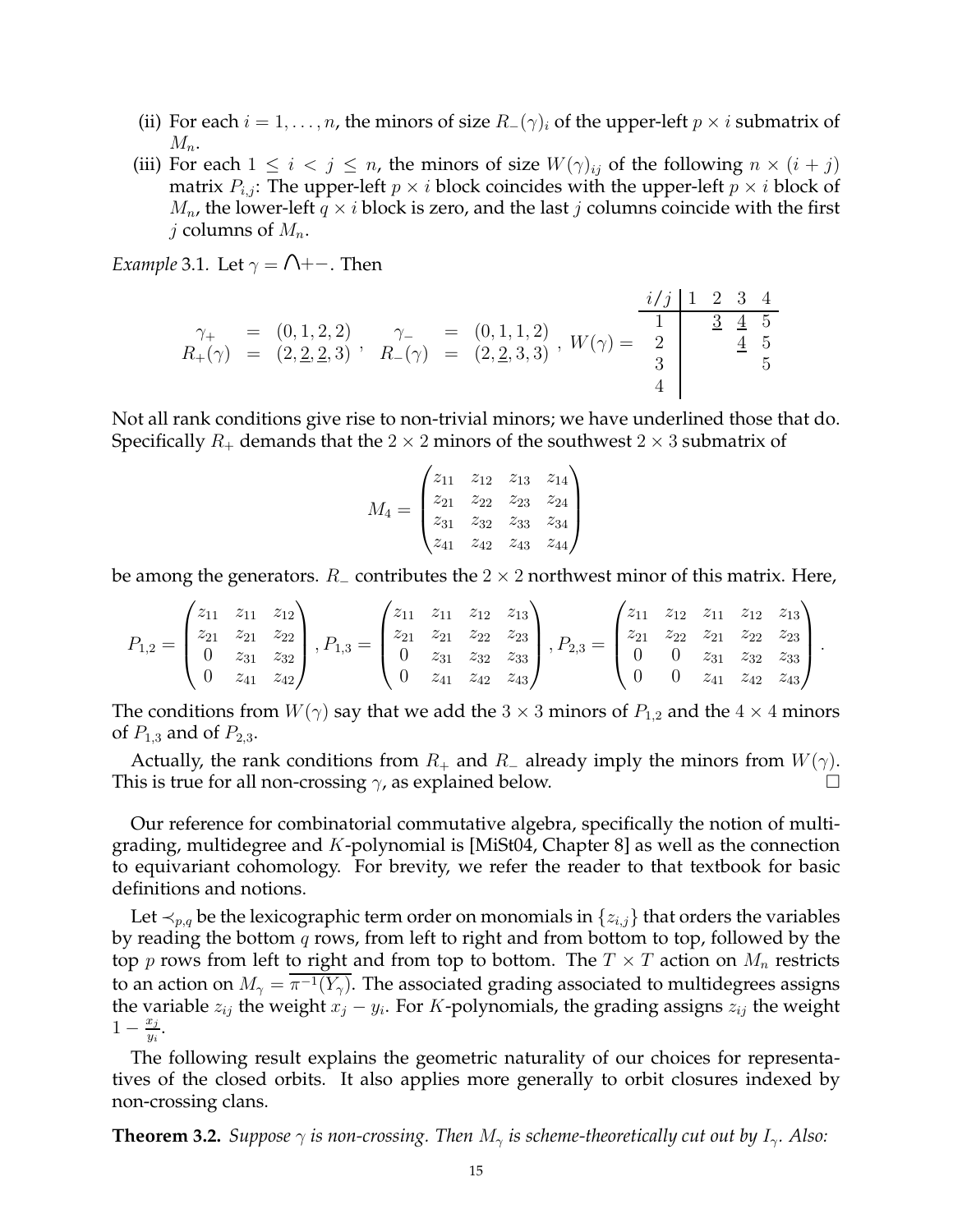- (I) *The defining equations of*  $I_{\gamma}$  *form a Gröbner basis with squarefree lead terms, with respect to the term order*  $\prec_{p,q}$ *.*
- (II) *The Gröbner limit* init<sub> $\prec_{p,q}(I_\gamma)$  *has a prime decomposition whose components are naturally*</sub> *indexed by pairs of semistandard tableaux* (T, U) *where*
	- *T* is a flagged tableaux of shape  $\lambda(\gamma)$  with flagging  $f(\lambda(\gamma))$ ; and
	- U is a flagged tableaux of shape  $\mu(\gamma)$  with flagging  $\vec{f}(\mu(\gamma)).$
- (III) multidegree<sub> $\mathbb{Z}^{2n}(\mathbb{C}[Z]/I_{\gamma}) = \Upsilon_{\gamma}(X;Y)$  and  $\mathcal{K}_{\mathbb{Z}^{2n}}(\mathbb{C}[Z]/I_{\gamma}) = \Upsilon_{\gamma}^{K}(X;Y)$ .</sub>

*Example* 3.3*.* Continuing our previous example, one checks that

$$
init_{\prec_{2,2}}(I_{\bigwedge_{+-}}) = \langle z_{42}z_{33}, z_{41}z_{33}, z_{41}z_{32}, z_{11}z_{22} \rangle
$$
  
=  $\langle z_{11}, z_{41}, z_{42} \rangle \cap \langle z_{11}, z_{41}, z_{33} \rangle \cap \langle z_{11}, z_{32}, z_{33} \rangle \cap \langle z_{22}, z_{41}, z_{42} \rangle \cap$   
 $\langle z_{22}, z_{41}, z_{33} \rangle \cap \langle z_{22}, z_{32}, z_{33} \rangle$ .

Now consider the pipe diagrams associated to each prime component of  $\text{init}_{\prec_{2,2}}(I_{{\bigwedge} + -})$ : we define them to be obtained by placing a "+" in position  $(i, j)$  if  $z_{ij}$  appears in the component. These are respectively:

|  |  |  |  |  |  | $\left[\begin{array}{cccc} + & . & . & . \\ . & . & . & . \\ . & . & . & . \\ + & + & . & . \end{array}\right],\left[\begin{array}{cccc} + & . & . & . \\ . & . & . & . \\ . & . & . & . \\ + & . & . & . \end{array}\right],\left[\begin{array}{cccc} + & . & . & . \\ . & . & . & . \\ . & . & + & . \\ . & . & . & . \end{array}\right],\left[\begin{array}{cccc} . & . & . & . \\ . & . & . & . \\ . & . & . & . \\ . & . & . & . \end{array}\right],\left[\begin{array}{cccc} . & . & . & . \\ . & . & . & . \\ . & . & . & .$ |  |  |  |  |
|--|--|--|--|--|--|-------------------------------------------------------------------------------------------------------------------------------------------------------------------------------------------------------------------------------------------------------------------------------------------------------------------------------------------------------------------------------------------------------------------------------------------------------------------------------------------------------------------------------------|--|--|--|--|
|  |  |  |  |  |  |                                                                                                                                                                                                                                                                                                                                                                                                                                                                                                                                     |  |  |  |  |
|  |  |  |  |  |  |                                                                                                                                                                                                                                                                                                                                                                                                                                                                                                                                     |  |  |  |  |
|  |  |  |  |  |  |                                                                                                                                                                                                                                                                                                                                                                                                                                                                                                                                     |  |  |  |  |
|  |  |  |  |  |  |                                                                                                                                                                                                                                                                                                                                                                                                                                                                                                                                     |  |  |  |  |
|  |  |  |  |  |  |                                                                                                                                                                                                                                                                                                                                                                                                                                                                                                                                     |  |  |  |  |
|  |  |  |  |  |  |                                                                                                                                                                                                                                                                                                                                                                                                                                                                                                                                     |  |  |  |  |
|  |  |  |  |  |  | $\left[\begin{array}{cccc} . & . & . & . \\ . & + & . & . \\ . & . & + & . \\ + & . & . & . \end{array}\right], \left[\begin{array}{cccc} . & . & . & . \\ . & + & . & . \\ . & + & + & . \\ . & . & . & . \end{array}\right].$                                                                                                                                                                                                                                                                                                     |  |  |  |  |

To compute the  $\mathbb{Z}^{2n}$  multidegree one uses additive grading that assigns  $z_{i,j}$  the weight  $x_j - y_i$ . Then

multidegree<sub>$$
\mathbb{Z}^{2n}
$$</sub> $(\mathbb{C}[Z]/I_{\gamma}) = (x_1 - y_4)(x_2 - y_4) \cdot (x_1 - y_1) + (x_1 - y_4)(x_3 - y_3) \cdot (x_1 - y_1) + (x_3 - y_2)(x_3 - y_3) \cdot (x_1 - y_1) + (x_1 - y_4)(x_1 - y_3) \cdot (x_2 - y_2) + (x_1 - y_4)(x_3 - y_3) \cdot (x_2 - y_2) + (x_2 - y_3)(x_3 - y_3) \cdot (x_2 - y_2)$ 

In each term, we use " $\cdot$ " to separate the factors coming from  $+$ 's below and above the horizontal line of the corresponding pipe diagram. Factoring gives

$$
[(x_1-y_4)(x_2-y_4)+(x_1-y_4)(x_2-y_3)+(x_2-y_3)(x_3-y_3)] \cdot [(x_1-y_1)+(x_2-y_2)]
$$
  
=  $s_{(1,1),(2,3)}(x_1,x_2,x_3,x_4;y_4,y_3,y_2,y_1)s_{(1,0),(2,4)}(x_1,x_2,x_3,x_4;y_1,y_2,y_3,y_4)$ 

in agreement with the theorem. One can also similarly verify the  $K$ -polynomial claim by computing the K-polynomial of the simplicial complex associated to  $\text{init}_{\prec_{p,q}} I_{\gamma}$ .

*Proof of Theorem 3.2:* We recall [Wy13a, Theorem 2.5]: Let

 $E_p = \text{span}\{\vec{e}_1, \vec{e}_2, \dots, \vec{e}_p\}$  and  $E^q = \text{span}\{\vec{e}_{p+1}, \vec{e}_{p+2}, \dots, \vec{e}_n\},$ 

where  $\vec{e}_i$  is the *i*-th standard basis vector of  $\mathbb{C}^n$  and  $\rho : \mathbb{C}^n \to E_p$  is the natural projection map.

**Theorem 3.4.**  $Y_{\gamma}$  *is the set of flags F*. *such that the following three conditions hold:* 

(1) dim $(F_i \cap E_p) \geq \gamma(i;+)$  *for all i*;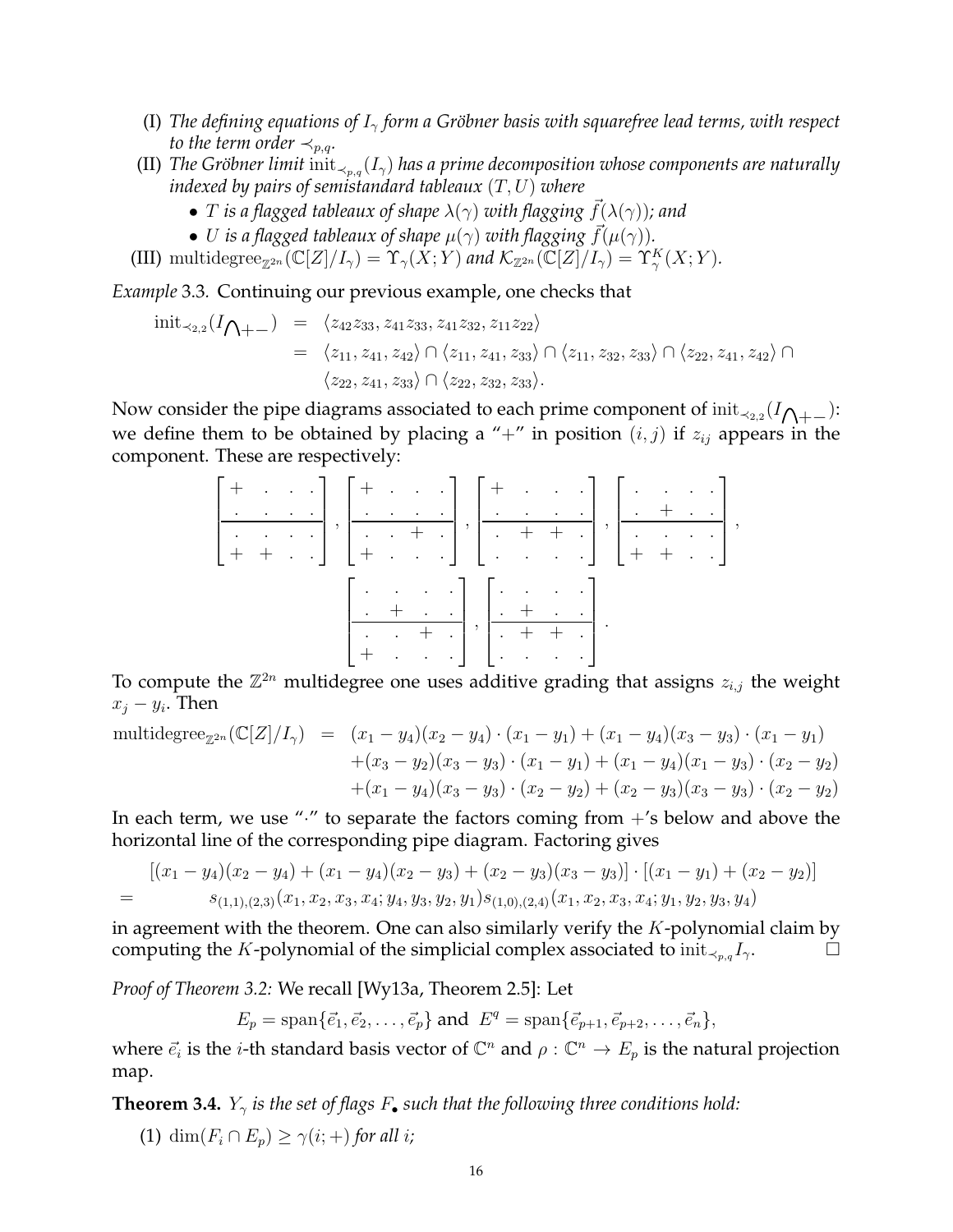- (2) dim $(F_i \cap E^q) \ge \gamma(i; -)$  *for all i*;
- (3) dim $(\rho(F_i) + F_j) \leq j + \gamma(i; j)$  for all  $i < j$ .

Recall that  $\pi$  :  $GL_n \to GL_n/B$  is the natural map. Consider the following diagram:

$$
\pi^{-1}(Y_{\gamma}) \subset GL_n \subset \text{Mat}_n \supset \overline{\pi^{-1}(Y_{\gamma})} := M_{\gamma} \subseteq V(I_{\gamma})
$$

$$
\downarrow^{\pi}
$$

$$
Y_{\gamma} \subset GL_n/B
$$

**Lemma 3.5.** *Suppose*  $g \in GL_n$ . Then  $g \in \pi^{-1}(Y_\gamma)$  if and only if g vanishes on all generators (i), *(ii) and (iii) of*  $I_{\gamma}$ *.* 

*Proof.* We make the usual identification of  $gB \in GL_n/B$  with the flag

 $F_{\bullet}: \langle \vec{0} \rangle \subset F_1 \subset F_2 \subset \ldots \subset F_{n-1} \subset \mathbb{C}^n,$ 

where  $F_i$  is spanned by the leftmost  $i$  columns of  $g$ .

Fix  $F_{\bullet} \in Y_{\gamma}$ . By Theorem 3.4, the conditions (1), (2) and (3) of that theorem hold. We examine their implications on g:

(1) and (2): Consider the map  $\phi : F_i \to E^q$  obtained by the projection of  $\vec{v} \in F_i \subset \mathbb{C}^n$ onto  $\mathbb{C}^n/E_p \cong E^q$ . Since ker  $\phi = F_i \cap E_p$ , by the rank-nullity theorem, (1) is equivalent to

rank  $\phi = \dim F_i - \dim \ker \phi \leq i - \gamma(i, +)$ .

Equivalently, the g associated to  $F_{\bullet}$  vanishes on the minors (i). Similarly,  $F_{\bullet}$  satisfies (2) if and only if  $q$  vanishes on the minors (ii).

(3):  $\rho(F_i) + F_j$  is isomorphic to the column space of the  $n \times (i + j)$  matrix whose first *i* columns coincide with the first *i* columns of *g*, but with the lower-left  $q \times i$  submatrix zeroed out, and whose next j columns coincide with the first j columns of  $g$  (unaltered). Thus g vanishes on the generators (iii) if and only if  $F_{\bullet}$  satisfies (3).

Since  $I_{\gamma}$  vanishes on  $\pi^{-1}(Y_{\gamma})$  we must have  $M_{\gamma} := \overline{\pi^{-1}(Y_{\gamma})} \subseteq V(I_{\gamma})$ . We would know  $M_{\gamma} = V(I_{\gamma})$  (as sets) if the latter is shown to be irreducible.

Let  $I_{\gamma}$  be generated by the generators (i) and (ii). We will need to recall the following well-known and easy fact about Gröbner bases, stated in the specific form we need:

**Lemma 3.6.** Let A and B be disjoint collections of commuting variables. Suppose  $f_1, \ldots, f_n$  is *a* Gröbner basis of  $\mathbb{k}[A]$  with respect to a pure lexicographic term order  $\prec_A$ , and that  $g_1, \ldots, g_m$ *is a Gröbner basis of*  $\mathbb{K}[B]$  *with respect to a pure lexicographic term order*  $\prec_B$ *. Let*  $\prec_{A;B}$  *be the pure lexicographic term order on*  $\mathbb{K}[A, B]$  *extending*  $\prec_A$  *and*  $\prec_B$  *that favors* A *over* B. Then  $G = \{f_1, \ldots, f_n, g_1, \ldots, g_m\}$  *is a Gröbner basis with respect to*  $\prec_{A,B}$ *.* 

*Proof.* Indeed, if  $S(f_i, g_j)$  is the S-polynomial then

$$
S(f_i, g_j) := \mathsf{LT}(g_j)f_i - \mathsf{LT}(f_i)g_j = -(g_j - \mathsf{LT}(g_j))f_i + (f_i - \mathsf{LT}(f_i))g_j.
$$

Thus, using the multivariate division algorithm, dividing  $S(f_i, g_j)$  by  $G$  (listed in the order  $f_i, g_j, \ldots$ ) gives remainder 0. Now apply Buchberger's criterion [Ei95, Section 15.4].  $\qquad \Box$ 

 ${\bf Claim ~3.7.}$   $\widetilde I_{\gamma}$  is a prime ideal that scheme-theoretically cuts out  $\pi^{-1}(X^{v(\gamma)}_{u(\gamma)}$  $\binom{v(\gamma)}{u(\gamma)}.$  The generators form *a* Gröbner basis (with squarefree lead terms) with respect to  $\prec_{p,q}$ .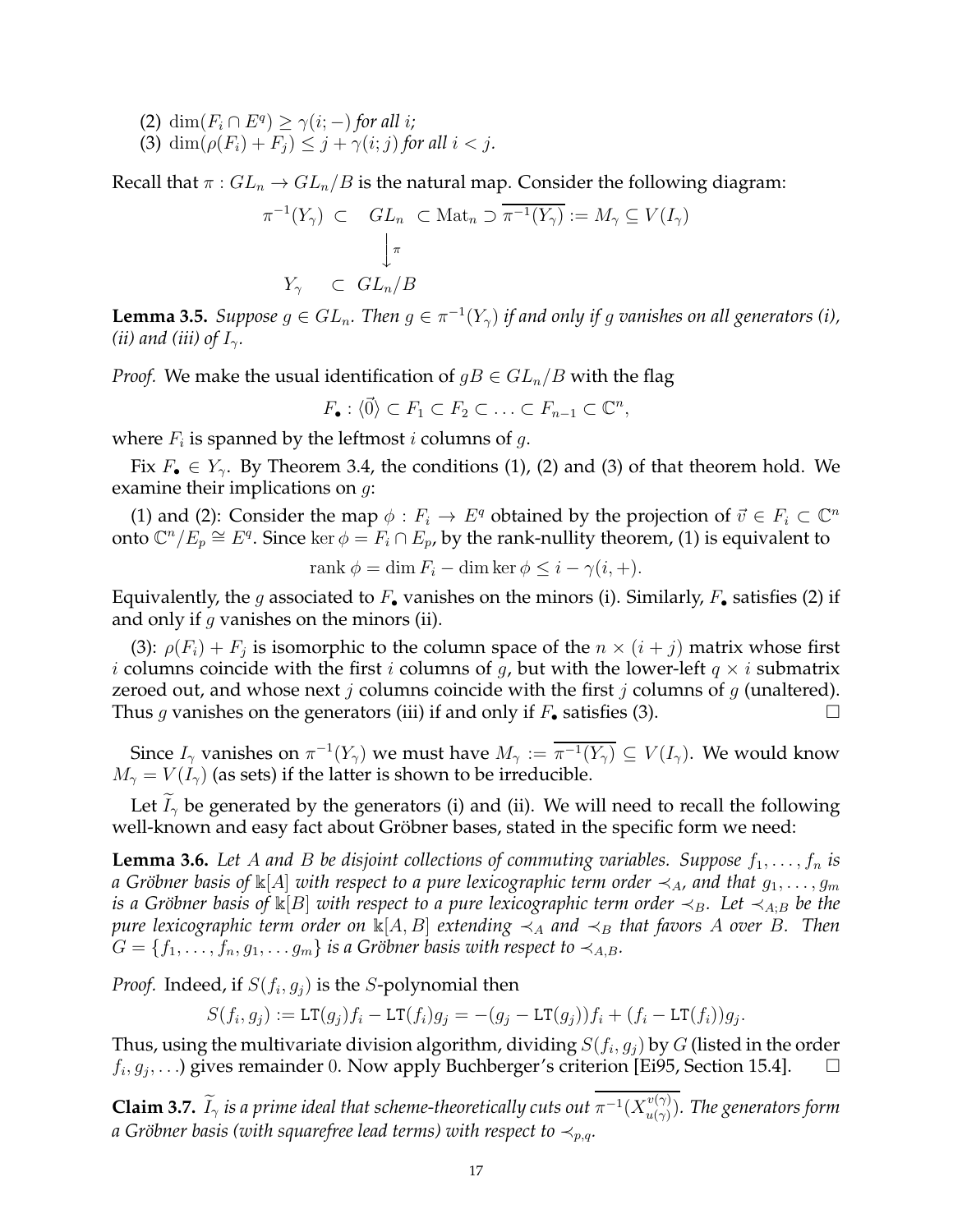*Proof.* By definition,  $I_{\gamma}$  is the ideal sum of a Schubert determinantal ideal associated to  $v(\gamma)$  living in the first p rows with a Schubert determinantal ideal associated to  $u(\gamma)$ living in the bottom  $q$  rows. The generators for each of these is individually Gröbner (with squarefree lead terms) for the term order given [KnMiYo09, Theorem 3.8]. Now the Gröbner assertion holds by Lemma 3.6.

Since  $\pi^{-1}(X_{u(\gamma)}^{v(\gamma)})$  $\hat{u}^{v(\gamma)}_{u(\gamma)})$  clearly vanishes on  $\widetilde{I}_\gamma$  we have  $\pi^{-1}(X^{v(\gamma)}_{u(\gamma)})$  $\mathcal{C}^{(v(\gamma))}_{u(\gamma)})\subseteq V(I_\gamma)$  (and both zero sets are of the same dimension).

Since its generators are squarefree and Gröbner, by semicontinuity,  $I_{\gamma}$  is a radical ideal. On the other hand,  $V(\tilde{I}_{\gamma})$  is clearly irreducible since it is the Cartesian product of two (irreducible) matrix Schubert varieties. Hence by the Nullstellensatz,  $I_{\gamma}$  is prime and so  $\pi^{-1}(X_{u(\gamma)}^{v(\gamma)}$  $\mathcal{U}^{v(\gamma)}_{u(\gamma)}) = V(\widetilde{I}_{\gamma})$  (scheme-theoretic equality).

Now we have

$$
\overline{\pi^{-1}(X_{u(\gamma)}^{v(\gamma)})} = V(\widetilde{I}_{\gamma}) \supseteq V(I_{\gamma}) \supseteq M_{\gamma}.
$$

However, by [Wy12] we know  $Y_\gamma = X_{u(\gamma)}^{v(\gamma)}$  $\frac{v(\gamma)}{u(\gamma)}$  so  $M_\gamma = \pi^{-1}(X^{v(\gamma)}_{u(\gamma)})$  $\binom{v(\gamma)}{u(\gamma)}$  and hence  $V(I_\gamma)=V(I_\gamma).$ Furthermore, by the Nullstellensatz,  $I_\gamma\subseteq \widetilde I_\gamma(=\sqrt{\widetilde I}_\gamma).$  However, by definition  $I_\gamma\supseteq \widetilde I_\gamma$  and hence  $I_{\gamma} = \tilde{I}_{\gamma}$ . Thus (I) now follows by Claim 3.7 since the additional generators (with squarefree lead terms) that are in  $I_{\gamma}$  but not  $I_{\gamma}$  do not affect Gröbnerness of the latter's generators, for general reasons.

Since  $M_\gamma \subseteq V(I_\gamma)$  and now  $I_\gamma = \widetilde{I}_\gamma$  is prime, we must have  $M_\gamma = V(I_\gamma)$  and the first sentence of the theorem holds.

In view of the equality  $I_{\gamma} = I_{\gamma}$ , (II) is now easy from [KnMiYo09, Section 4] since the latter is the ideal sum of two vexillary Schubert determinantal ideals. (Specifically note that our grading of  $z_{ij}$  is transpose to the convention used in *loc. cit.*)

Given (II), (III) follows from Proposition 2.5 and the conclusion of our proof of the main theorems of Section 2. Alternatively, by the same line of reasoning as [KnMi05, Corollary 2.3.1], multidegree<sub> $\mathbb{Z}^{2n}(\mathbb{C}[Z]/I_{\gamma})$  represents  $[Y_{\gamma}]_T$ . However, *a priori* this representative</sub> is not the same as  $\Upsilon_{\gamma}(X; Y)$ . That these are in fact equal follows from (II), Proposition 2.6 and Proposition 2.11. The authors of *loc. cit.* in fact explain how their argument works in ordinary  $K$ -theory; cf. [KnMi05, Remarks 2.3.3 and 2.3.4].

3.2. **Conjectures.** Some of the assertions of Theorem 3.2 seem to hold generally.

**Conjecture 3.8.** *The generators of*  $I_{\gamma}$  *are a Gröbner basis with respect to some lexicographic ordering. In particular,*  $I_{\gamma}$  *is a radical ideal.* 

We emphasize that the term order needed generally depends on  $\gamma$ . Conjecture 3.8 has been verified exhaustively for  $p + q \leq 6$  as well as in enough cases for larger  $p + q$  for us to be convinced.

*Example* 3.9*.* When  $(p, q) = (1, 2), (2, 1)$ , all  $\gamma$  are non-crossing. When  $(p, q) = (2, 2), (3, 2)$ ,  $\prec_{p,q}$  succeeds in making the defining generators of  $I_{\gamma}$  Gröbner. This term order also succeeds for  $(p, q) = (2, 3)$  if one add some generators obtained by column operations on the  $P_{i,j}$  matrices. The first interesting examples seem to be at  $(p, q) = (3, 3)$  where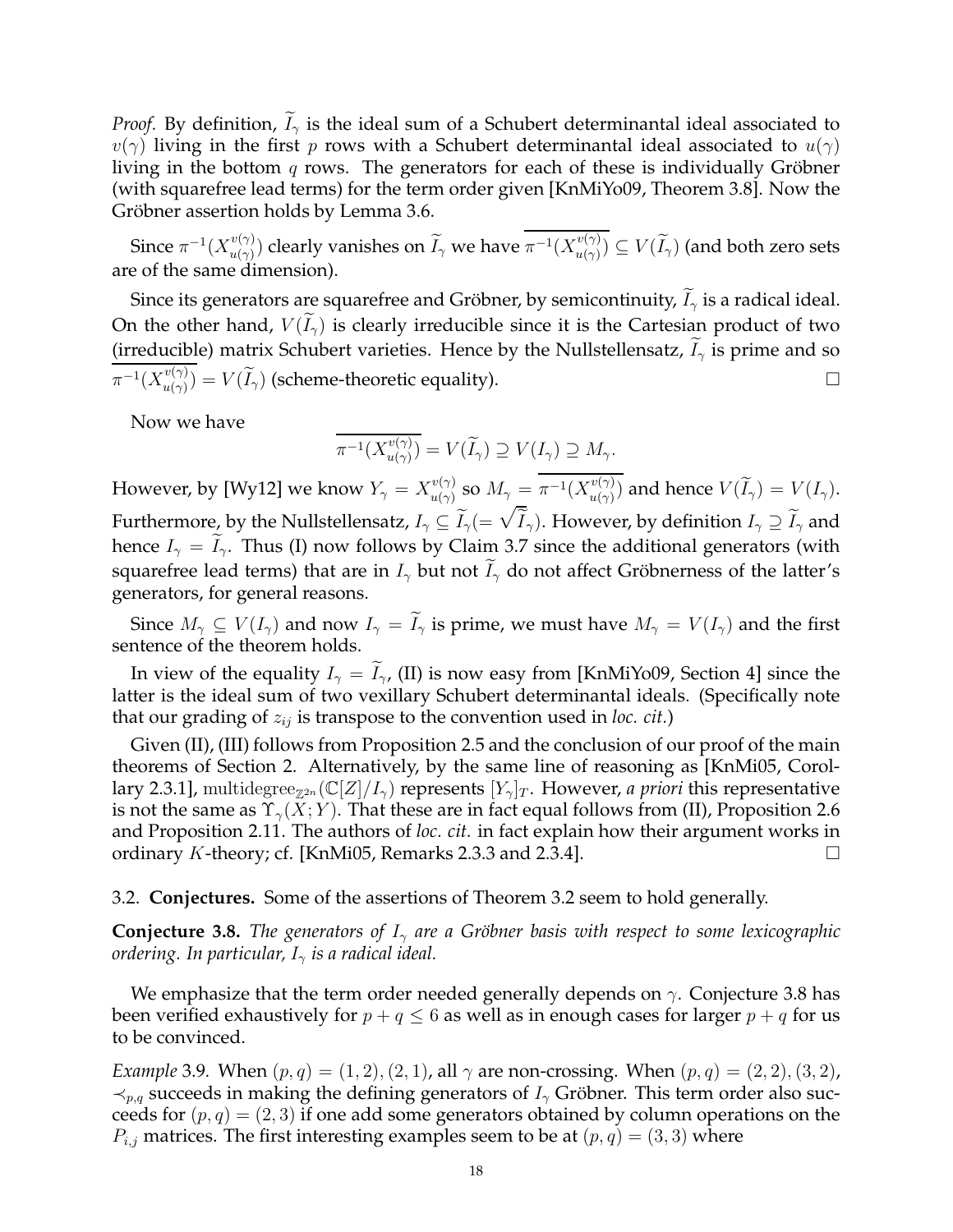# $(1, 1)$ ,  $(1, 1)$ ,  $(1, 1)$ ,  $(1, 1)$ ,  $(1, 1)$

are the instances where the defining generators (or the modification alluded to above) are not Gröbner with respect to  $\prec_{p,q}$ .

**Conjecture 3.10.** *Theorem 3.2(III) holds for all*  $\gamma$ *.* 

Equivalently, Conjecture 3.10 claims that multidegree<sub> $\mathbb{Z}^{2n}(\mathbb{C}[Z]/I_{\gamma})$  and  $\mathcal{K}_{\mathbb{Z}^{2n}}(\mathbb{C}[Z]/I_{\gamma})$ </sub> satisfy the divided difference and isobaric divided difference recurrences. This has been verified by exhaustive computer checks through  $p + q = 7$ .

We are not yet confident to assert that  $I_{\gamma}$  is prime, although further discussion may appear elsewhere.

These algebraic problems are closely related to two combinatorial questions:

**Question 1.** *Give a manifestly nonnegative combinatorial rule for the expansion of*  $\Upsilon^{(\beta)}_\gamma(X;Y)$ into monomials in  $x_i - y_j + \beta x_i y_j.$ 

**Question 2.** *Give a manifestly nonnegative combinatorial rule for the expansion of*  $\Upsilon_\gamma^{(\beta)}(X;Y)$ into  $\mathfrak{S}^{(\beta)}_{\gamma}(X;Y).$ 

Brion's formula [Br01] states:

$$
[Y_{\gamma}] = \sum_{w \in S_n} c_{\gamma,w}[X_w] \in H^*(GL_n/B),
$$

for explicit, combinatorially defined coefficients  $c_{\gamma,w} \in \{0,1\}$ . In view of Proposition 2.6, this formula implies a solution to Question 2 when  $\beta = 0$  and each  $y_i = 0$ , by using any monomial expansion formula (e.g., [FoKi96, BeBi92]) for  $\mathfrak{S}_w(X)$ .

A result of A. Knutson [Kn09, Theorem 3] shows how to obtain the K-theoretic expansion of a multiplicity-free subvariety (such as  $Y_{\gamma}$ ) given the cohomology expansion. This provides answers to Questions 1 and 2 in ordinary K-theory.

However, we are not aware of any formula (in ordinary cohomology or K-theory) that is geometrically natural from the perspective of Gröbner degenerations of  $I_{\gamma}$ .

Question 2 in the case of  $\Upsilon_{\gamma}(X;Y)$  for matchless  $\gamma$  is equivalent to certain (yet unsolved) Schubert calculus problems. Once the matchless case is solved, a formula for the general case can be obtained by applying the operators  $\partial_i$ . These expansions involve coefficients in  $\mathbb{Z}_{\geq 0}[y_2-y_1,\ldots,y_n-y_{n-1}].$ 

# 4. SINGULARITIES OF THE ORBIT CLOSURES

We use a modification of  $I_{\gamma}$  to compute measures of the singularities of  $p \in Y_{\gamma}$ .

4.1. **Representative points.** We pick representative points of each  $\mathcal{O}_{\gamma}$  to work with. Call a permutation  $\sigma$   $\gamma$ **-shuffled** if it is an assignment of

- 1, 2, . . . , p (in any order) to the vertices of  $\gamma$  that have a "+" or are the left end of an arc; and
- $p + 1, p + 2, \ldots, n$  (in any order) to the remaining positions.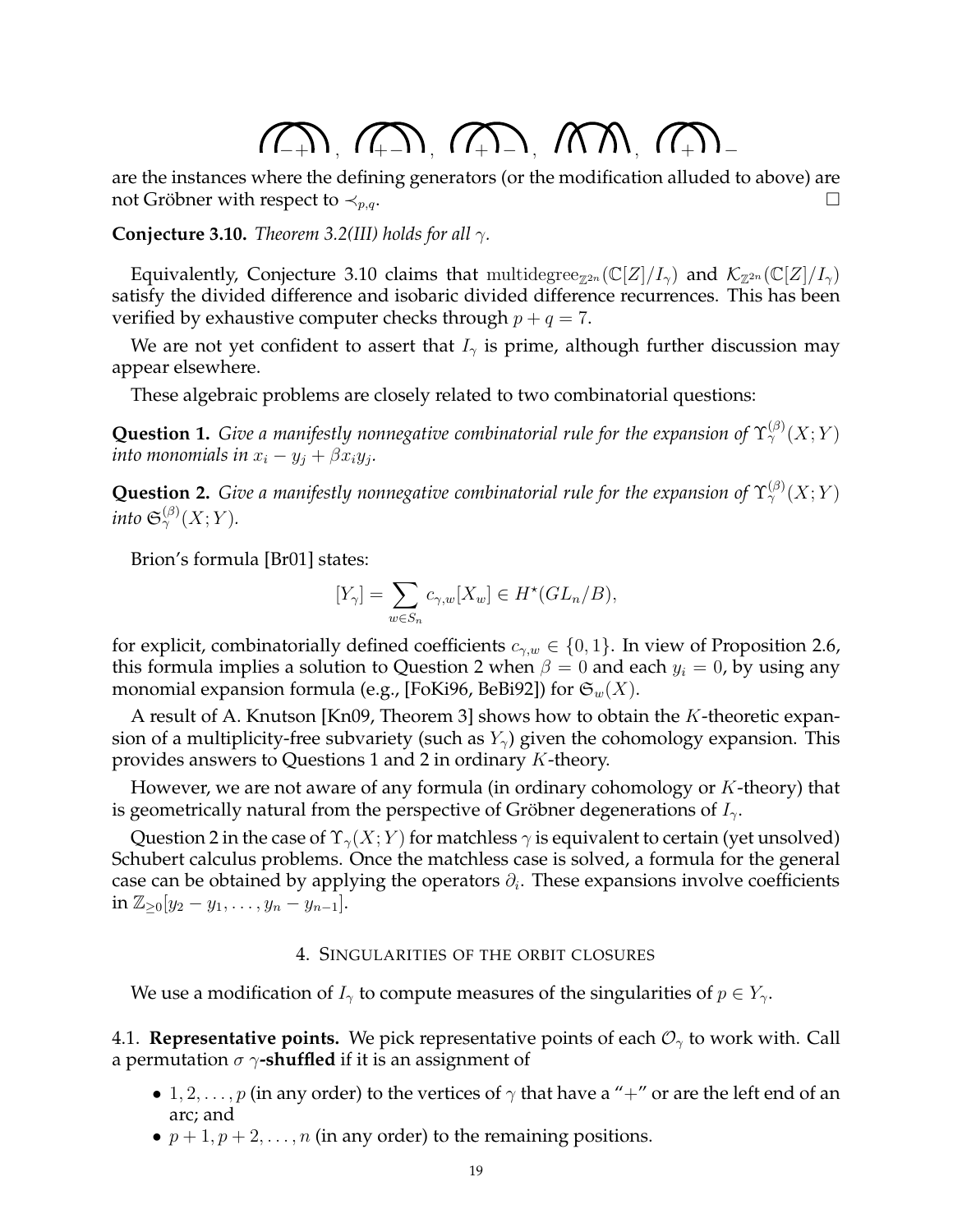Now let  $F_{\bullet}^{\gamma,\sigma} = \langle \vec{v}_1, \ldots, \vec{v}_n \rangle$  be the flag given by

$$
\vec{v}_i = \begin{cases} e_{\sigma(i)} & \text{if vertex } i \text{ is a sign or the right end of an arc} \\ e_{\sigma(i)} + e_{\sigma(j)} & \text{if } i \text{ and } j \text{ form an arc and } i < j. \end{cases}
$$

We recall the following easy facts for convenience:

**Lemma 4.1.** *Let*  $\gamma \in \text{Clan}_{p,q}$  *be given.* 

- (I)  $F^{\gamma,\sigma}_{\bullet} \in \mathcal{O}_{\gamma}$  for any  $\gamma$ -shuffled  $\sigma$ .
- (II)  $v(\gamma)$  *is*  $\gamma$ -shuffled.
- (III) If  $\gamma$  is matchless then the T-fixed points  $\mathcal{O}_\gamma^T = \{F_\bullet^{\gamma,\sigma} | \sigma \text{ is } \gamma\text{-shuffled} \}.$
- (IV) If  $\gamma$  *is not matchless then*  $\mathcal{O}_{\gamma}$  *contains no* T-fixed points.
- (V) Every point of  $Y_\gamma$  is locally isomorphic to some  $F^{\beta,\sigma}_\bullet$  for some  $\beta\prec\gamma$  and  $\beta$ -shuffled  $\sigma$ .
- (VI) Let P be any upper-semicontinuous property of points of  $Y_\gamma$ . Then  $Y_\gamma$  globally has property  ${\cal P}$  if and only if some  $T$ -fixed point  $F^{\tau,\sigma}_{\bullet}$  has property  ${\cal P}$  for every matchless  $\tau\prec\gamma.$

*Proof.* (I) follows easily from a theorem of T. Matsuki-T. Oshima [MaOs90] and A. Yamamoto [Ya97] that  $\mathcal{O}_{\gamma}$  is precisely the set of flags  $F_{\bullet}$  such that

- dim $(F_i \cap E_p) = \gamma(i; +)$ ;
- dim $(F_i \cap E^q) = \gamma(i; -);$
- dim $(\pi(F_i) + F_j) = j + \gamma(i; j).$

(II) is immediate from the definitions. For (III) clearly the "⊃" inclusion is obvious. On the other hand, the set of  $\gamma$ -shuffled permutations is clearly a left coset in  $S_p \times S_q \backslash S_n$ , and so has order  $|S_p \times S_q| = p!q!$ . This is precisely the number of T-fixed points contained in any closed  $K$ -orbit, as each is isomorphic to the flag variety for the group  $K$ . Thus the inclusion is an equality. For (IV), simply note that there are  $\binom{n}{n}$  $\binom{n}{p}$  closed orbits, each containing  $p!q!$  T-fixed points (as just noted), for a total of  $\binom{n}{n}$  $\binom{n}{p} \cdot p!q! = n!$  T-fixed points contained in the closed orbits. This means that no non-closed orbit can contain a T-fixed point. (Alternatively, (IV) follows directly from [Sp85, Corollary 6.6].) For (V), the elements of  $GL_p \times GL_q$  provide the isomorphisms. Finally, for (VI), the matchless clans are the minimal elements of the closure order.

Part (IV) contrasts with Schubert varieties where every point is locally isomorphic to a T-fixed point. However, in view of (VI) these points of  $Y_{\gamma}$  are still of special interest.

4.2. **The patch ideal.** Given a permutation  $\sigma$ , let  $M_{n,\sigma}$  be the specialization of the generic matrix  $M_n$  obtained by setting  $z_{ij} = 1$  if  $i = \sigma(j)$  and  $z_{ij} = 0$  if  $j > \sigma^{-1}(i)$ . For example, if  $\sigma = 1324$  then (now writing the permutation matrix for  $\pi$  with a 1 in position  $(\pi(i), i)$ ):

$$
M_{4,1324} = \begin{pmatrix} 1 & 0 & 0 & 0 \\ z_{2,1} & z_{2,2} & 1 & 0 \\ z_{31} & 1 & 0 & 0 \\ z_{4,1} & z_{4,2} & z_{4,3} & 1 \end{pmatrix}.
$$

For a clan  $\beta$ , let  $v = v(\beta)$  and let  $L_{\beta}$  be the lower triangular unipotent matrix defined by having 1's in positions  $(v(j), v(i))$  whenever  $i < j$  is matched in  $\beta$ . Now define  $M_{n,\beta} =$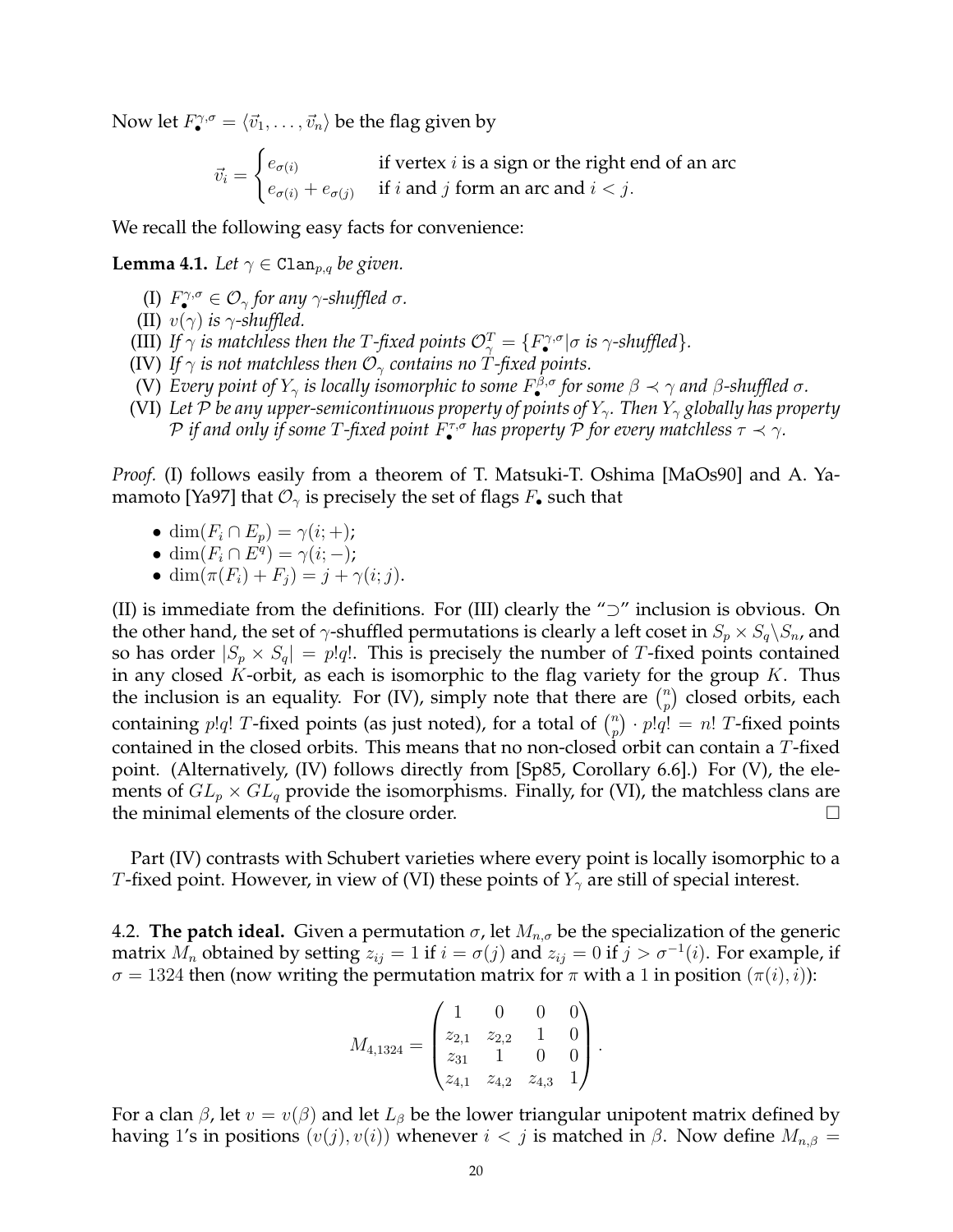$L_\beta M_{n,v(\beta)}$ . So if for example  $\beta = \bigcap_{n=0}^{\infty}$  then  $v(\beta) = 1324$ ,

$$
L_{\beta} = \begin{pmatrix} 1 & 0 & 0 & 0 \\ 0 & 1 & 0 & 0 \\ 1 & 0 & 1 & 0 \\ 0 & 0 & 0 & 1 \end{pmatrix} \quad \text{and} \quad M_{n,\beta} = \begin{pmatrix} 1 & 0 & 0 & 0 \\ z_{2,1} & z_{2,2} & 1 & 0 \\ z_{31} + 1 & 1 & 0 & 0 \\ z_{4,1} & z_{4,2} & z_{4,3} & 1 \end{pmatrix}.
$$

Finally, define the **patch ideal**  $I_{\gamma,\beta}$  of  $Y_{\gamma}$  at  $\beta$  to be generated by the same polynomials as the K-orbit determinantal ideal except that  $M_n$  is replaced by  $M_{n,\beta}$  in the definition.

*Example* 4.2. Suppose  $\gamma = (\cap)$  and we continue with  $\beta = \cap +-$ . Then the reader can check that  $I_{\gamma,\beta}$  is generated by the determinant of

$$
\begin{pmatrix} 1 & 1 & 0 & 0 \ z_{2,1} & z_{2,1} & z_{2,2} & 1 \ 0 & z_{31} & 1 & 0 \ 0 & z_{4,1} & z_{4,2} & z_{4,3} \end{pmatrix}.
$$

 $\Box$ 

The following is standard; see the discussion of [InYo12]:

**Proposition 4.3.** Spec(Fun( $M_{n,\beta}$ )/ $I_{\gamma,\beta}$ ) *is set-theoretically equal to a local neighbourhood of*  $Y_{\gamma}$ *around the point* F β,v(β) • *. (The point* 0 *corresponds to* F β,v(β) • *.)*

*Proof.* Let  $g = L_\beta v(\beta)$ . Then  $gB_{\alpha}B/B \cap Y_\gamma$  is an affine open neighbourhood of  $Y_\gamma$  around gB. Coordinates for gB<sub>-</sub>B/B are given by  $M_{n,\beta}$ . In view of Theorem 3.4, any matrix of  $M_{n,\beta}$  representing a flag in  $Y_{\gamma}$  must vanish on generators of  $I_{\gamma,\beta}$  and conversely, by Lemma 3.5.  $\Box$ 

**Conjecture 4.4.** Iγ,β *is a radical ideal.*

Conjecture 4.4 has been verified for all patch ideals  $I_{\gamma,\beta}$  with  $\gamma \ge \beta$  through  $p + q = 6$ . Additionally, it has been verified exhaustively for patch ideals  $I_{\gamma,\tau}$  with  $\tau$  a *matchless* clan for  $n = 7$ , as well as for the cases  $(p, q) = (2, 6)$  and  $(3, 5)$ . Numerous other successful checks of  $I_{\gamma,\tau}$  with  $\tau$  matchless in the case  $(p,q) = (4,4)$  have also been performed.

4.3. H**-polynomials and Kazhdan-Lusztig-Vogan polynomials.** We propose an analogy between two families of polynomials, one of which are the Kazhdan-Lusztig-Vogan (KLV) polynomials.

Standard references on KLV polynomials are [Vo83, LuVo83]. In their most general form, these polynomials are indexed by pairs  $(Q, {\cal L})$  and  $(Q', {\cal L}'),$  where  $Q, Q'$  are  $K$ -orbits on  $G/B$ , and  $\mathcal{L}, \mathcal{L}'$  are K-equivariant local systems on  $Q, Q'$ , respectively. For the associated polynomials to be nonzero, the pairs  $(Q, \mathcal{L})$  and  $(Q', \mathcal{L}')$  must be related in G-Bruhat *order*, defined in [Vo83]. Since all K-equivariant local systems on all orbits are trivial in the example we are considering, for us the KLV polynomials will be indexed simply by pairs of orbits (or rather, by the corresponding pairs of clans)  $\beta, \gamma$  such that  $\mathcal{O}_{\beta} \subseteq \overline{\mathcal{O}_{\gamma}}$ . Furthermore, the coefficient of  $q^i$  in the polynomial  $P_{\beta,\gamma}(q)$  measures the dimension of the 2*i*-th intersection homology group of  $\overline{\mathcal{O}_{\gamma}}$  in a neighborhood of a point of  $\mathcal{O}_{\beta}$ , as follows from [LuVo83, Theorem 1.12]. This mirrors the relationship between Schubert varieties and ordinary Kazhdan-Lusztig polynomials.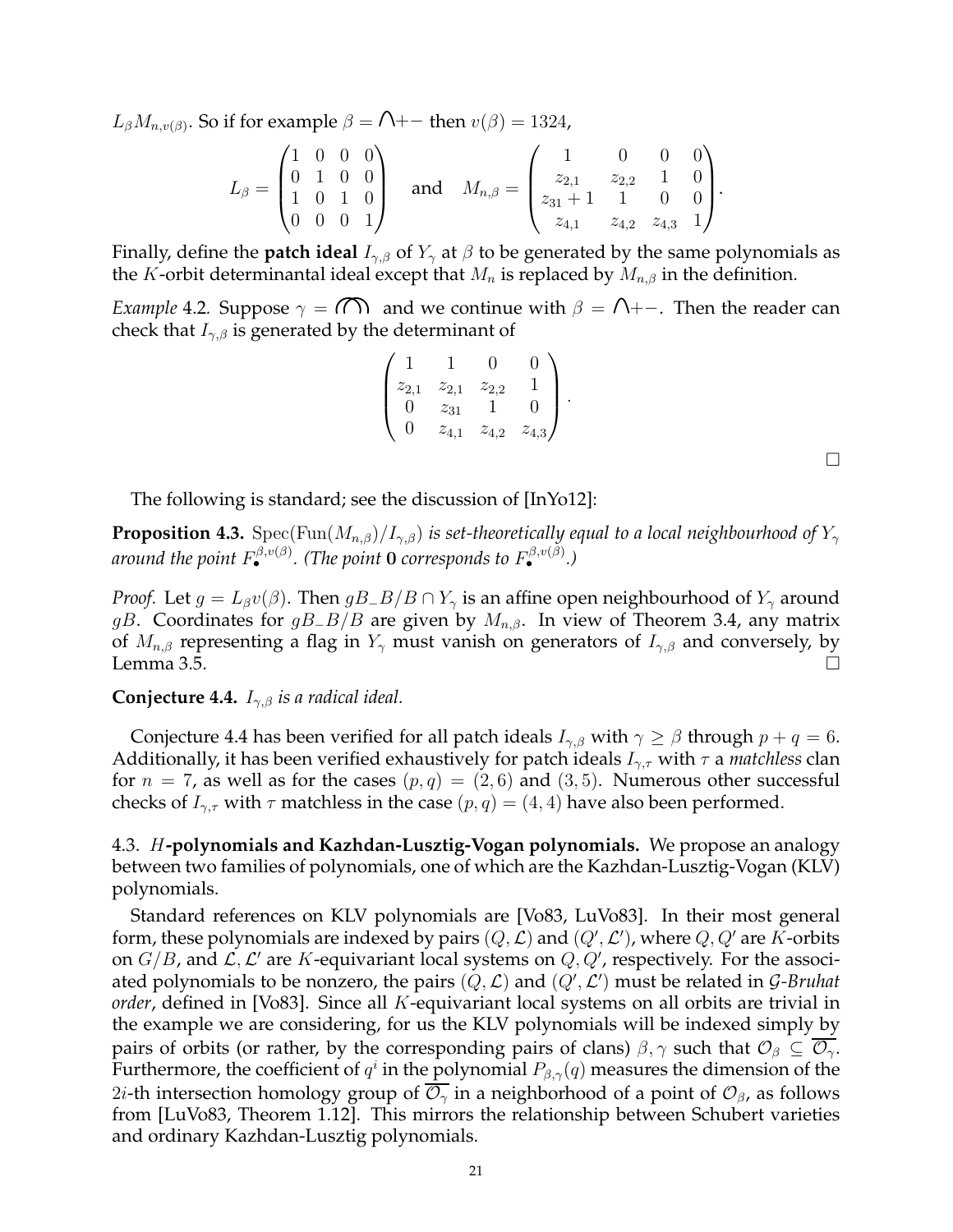Consider the Z-graded Hilbert series of  $\mathrm{gr}_{\mathfrak{m}_n}\mathcal{O}_{p,Z}$ , the associated graded ring of the local ring  $\mathcal{O}_{p,Z}$  of a variety Z. This is denoted by Hilb( $\mathrm{gr}_{\mathfrak{m}_p}\mathcal{O}_{p,Z}, q$ ). The H-**polynomial**  $H_{p,Z}(q)$ is defined by

$$
\mathrm{Hilb}(\mathrm{gr}_{\mathfrak{m}_p} \mathcal{O}_{p,Z}, q) = \frac{H_{p,Z}(q)}{(1-q)^{\dim Z}},
$$

and  $H_{p,Z}(1)$  is the **Hilbert-Samuel multiplicity** mult<sub>p,Z</sub>.

**Conjecture 4.5.** (i)  $\operatorname{gr}_{\mathfrak{m}_p} \mathcal{O}_{p,Y_\gamma}$  is Cohen-Macaulay. (ii)  $H_{p, Y_\gamma}(q) \in \mathbb{Z}_{\geq 0}[q].$ (iii)  $H_{p,Y_{\gamma}}(q) \in \mathbb{Z}_{\geq 0}[q]$  *is upper-semicontinuous.* 

In fact (i) implies (ii), by standard facts from commutative algebra. However, (i) and (ii) seem to be logically independent of (iii).

Properties (ii) and (iii) are true for the KLV polynomial  $P_{\beta,\gamma}(q)$ . Property (ii) follows from [LuVo83, Theorem 1.12], while property (iii) holds due to recent work of W.M. Mc-Govern [McGo13]. Thus the above conjecture is our rationale for drawing an analogy between  $H_{\beta,\gamma}(q)$  and  $P_{\beta,\gamma}(q)$ . (Here,  $H_{\beta,\gamma}(q)$  is the  $H$ -polynomial  $H_{p,Y_\gamma}(q)$  where  $p$  is any point of  $\mathcal{O}_{\beta} \subseteq Y_{\gamma}$ .) An analogous analogy and conjecture was proposed in the Schubert variety setting in [LiYo11].

**Theorem 4.6.** *If*  $\gamma$  *is non-crossing then*  $H_{\beta,\gamma}(q) \in \mathbb{Z}_{\geq 0}[q]$  *and*  $P_{\beta,\gamma}(q) \leq H_{\beta,\gamma}(q)$  *(coefficient-wise inequality).*

*Proof.* When  $\gamma$  is non-crossing  $Y_{\gamma} = X_{\nu(\gamma)}^{u(\gamma)}$  $\psi_{v(\gamma)}^{u(\gamma)}$ . The KLV polynomial is the *IH*-Poincaré polynomial at a point of  $X_{v(\gamma)}^{u(\gamma)}$  $\frac{u(\gamma)}{v(\gamma)}$ . By [KnWoYo12], this is therefore the product of Kazhdan-Lusztig polynomials for  $X_{v(\gamma)}$  and for  $X^{u(\gamma)}$ . The same is true for the H-polynomial. However,  $v(\gamma)$  and  $u(\gamma)$  are vexillary. It is a theorem of [LiYo11] that for the Schubert varieties involved, the H-polynomials have nonnegative coefficients and bound the Kazhdan-Lusztig polynomials. Nonnegativity and this bound on polynomials is preserved by multiplication.

*Example* 4.7. The inequality of Theorem 4.6 does not always hold when  $\gamma$  is not noncrossing. For example, if  $\gamma = \widehat{A}$  then  $P_{-+++,-,\gamma}(q) = 1 + q^2$ , as one can verify using ATLAS (http://www.liegroups.org). However, we have  $H_{-+++-,\gamma}(q) = 1 + q$ .

A. Woo and the first author have found an explicit combinatorial rule for  $P_{\beta,\gamma}(q)$  when  $\gamma$  is non-crossing.

The following also seems true:

**Conjecture 4.8.**  $Spec(\text{gr}_{\mathfrak{m}_p} \mathcal{O}_{p,Y_\gamma})$  *is reduced.* 

Using the patch equations one can exhaustively check Conjectures 4.5 and 4.8 for all  $(p, q)$  where  $p + q \le 7$ . We have also done checks for some larger cases.

### **APPENDIX**

Below we give the polynomials  $\Upsilon_{\gamma}(X; Y)$  for all  $\gamma \in \text{Clans}_{2,2}$ .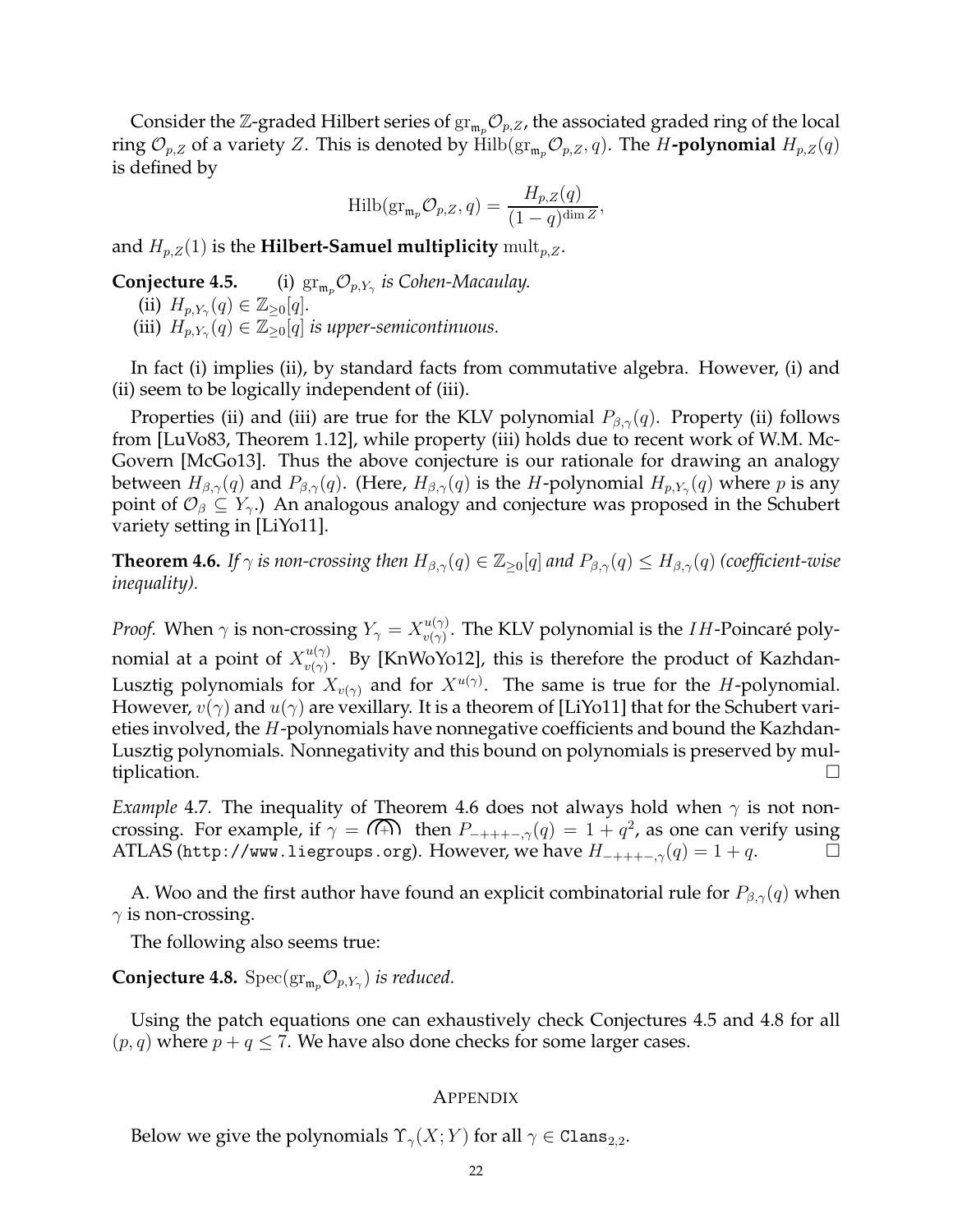|                     | $\Upsilon_{\gamma}(X;Y)$                                                                                   |
|---------------------|------------------------------------------------------------------------------------------------------------|
|                     | $- - + + (x_2 - y_2)(x_2 - y_1)(x_1 - y_2)(x_1 - y_1)$                                                     |
|                     | $- + - +$ $(x_1 - y_2)(x_1 - y_1)(x_1 - y_4 - y_3 + x_2)(x_2 - y_1 + x_3 - y_2)$                           |
|                     | $- + +  (x_1 - y_2)(x_1 - y_1)(-x_1y_3 + y_4y_3 + y_3^2 - x_2y_3 + x_1x_3 - y_4x_3)$                       |
|                     | $-x_3y_3 + x_2x_3 + x_2x_1 - y_4x_2 - y_4x_1 + y_4^2$                                                      |
|                     | $+ - - +$ $(x_1 - y_4)(x_1 - y_3)(-x_1y_2 + y_1y_2 + y_2^2 - x_2y_2 + x_1x_3 - x_3y_1)$                    |
|                     | $-x_3y_2+x_2x_3+x_2x_1-x_2y_1-y_1x_1+y_1^2$                                                                |
|                     | $+ - +  (x_1 - y_4)(x_1 - y_3)(x_1 - y_1 - y_2 + x_2)(x_3 - y_3 - y_4 + x_2)$                              |
|                     | $+ + - - (x_2 - y_4)(x_2 - y_3)(x_1 - y_4)(x_1 - y_3)$                                                     |
|                     | $-\bigwedge$ + $(x_1 - y_2)(x_1 - y_1)(x_2 - y_1 + x_3 - y_2)$                                             |
|                     | $-+\bigwedge (x_1-y_2)(x_1-y_1)(x_1-y_4-y_3+x_2)$                                                          |
|                     | $\bigcap_{+}\big  (x_1 - y_4 - y_3 + x_2)(-x_1y_2 + y_1y_2 + y_2^2 - x_2y_2 + x_1x_3 - x_3y_1)$            |
|                     | $-x_3y_2+x_2x_3+x_2x_1-x_2y_1-y_1x_1+y_1^2$                                                                |
| $\bigwedge_{+-}$    | $(x_1-y_1-y_2+x_2)(-x_1y_3+y_4y_3+y_3^2-x_2y_3+x_1x_3-y_4x_3$                                              |
|                     | $-x_3y_3+x_2x_3+x_2x_1-y_4x_2-y_4x_1+y_4^2$                                                                |
| $+-\wedge$          | $(x_1-y_4)(x_1-y_3)(x_1-y_1-y_2+x_2)$                                                                      |
|                     | $+\bigwedge$ $(x_1-y_4)(x_1-y_3)(x_3-y_3-y_4+x_2)$                                                         |
| $-\sqrt{+}\sqrt{2}$ | $(x_1-y_2)(x_1-y_1)$                                                                                       |
| $\bigcap_{+}$       | $-x_1y_2+y_1y_2+y_2^2-x_2y_2+x_1x_3-x_3y_1-x_3y_2+x_2x_3+x_2x_1-x_2y_1-y_1x_1+y_1^2$                       |
| $\wedge \wedge$     | $(x_1-y_4-y_3+x_2)(x_1-y_1-y_2+x_2)$                                                                       |
| $\bigoplus$         | $-x_1y_3 + y_4y_3 + y_3^2 - x_2y_3 + x_1x_3 - y_4x_3 - x_3y_3 + x_2x_3 + x_2x_1 - y_4x_2 - y_4x_1 + y_4^2$ |
| $+\bigcap$          | $(x_1-y_4)(x_1-y_3)$                                                                                       |
| $\sqrt{+}$          | $x_1 - y_1 - y_2 + x_2$                                                                                    |
| $\sqrt{2}$          | $x_2 - y_1 - y_3 + 2x_1 - y_4 - y_2 + x_3$                                                                 |
| $\curvearrowleft$   | $x_1 - y_4 - y_3 + x_2$                                                                                    |
| $\curvearrowright$  | 1                                                                                                          |

# ACKNOWLEDGEMENTS

We wish to thank Bill Graham, Allen Knutson, William McGovern, Oliver Pechenik, Hal Schenck, Peter Trapa, Hugh Thomas and Alexander Woo for helpful correspondence. We also thank the anonymous referee for his/her useful suggestions. AY was supported by NSF grants. This text was completed while AY was a Helen Corley Petit scholar at UIUC.

## **REFERENCES**

|              | [AnGrMi08] D. Anderson, S. Griffeth and E. Miller, Positivity and Kleiman transversality in equivariant K-<br>theory of homogeneous spaces, J. European Mathematical Society, vol. 13 (2011), pp. 57–84. |
|--------------|----------------------------------------------------------------------------------------------------------------------------------------------------------------------------------------------------------|
| [ $BeBi92$ ] | N. Bergeron and S. Billey, RC-graphs and Schubert poylnomials, Experimental Math., 2(1993),<br>$257 - 269.$                                                                                              |
| [BeGeGe73]   | I. N. Bernstein, I. M. Gelfand and S. I. Gelfand, Schubert cells, and the cohomology of the spaces<br>$G/P$ , Uspehi Mat. Nauk, 28(3(171))(1973), 3-26.                                                  |
| [ $Bo53$ ]   | A. Borel, Sur la cohomologie des espaces fibrés principaux et des espaces homogeènes de groupes de<br>Lie compacts, Ann. Math. 57(1953), 115-207.                                                        |
| [Br01]       | M. Brion, On orbit closures of spherical subgroups in flag varieties, Comment. Math. Helv., 76(2)<br>(2001), 263–299.                                                                                    |
| [Ei95]       | D. Eisenbud, Commutative algebra with a view toward algebraic geometry, Springer-Verlag, 1995.                                                                                                           |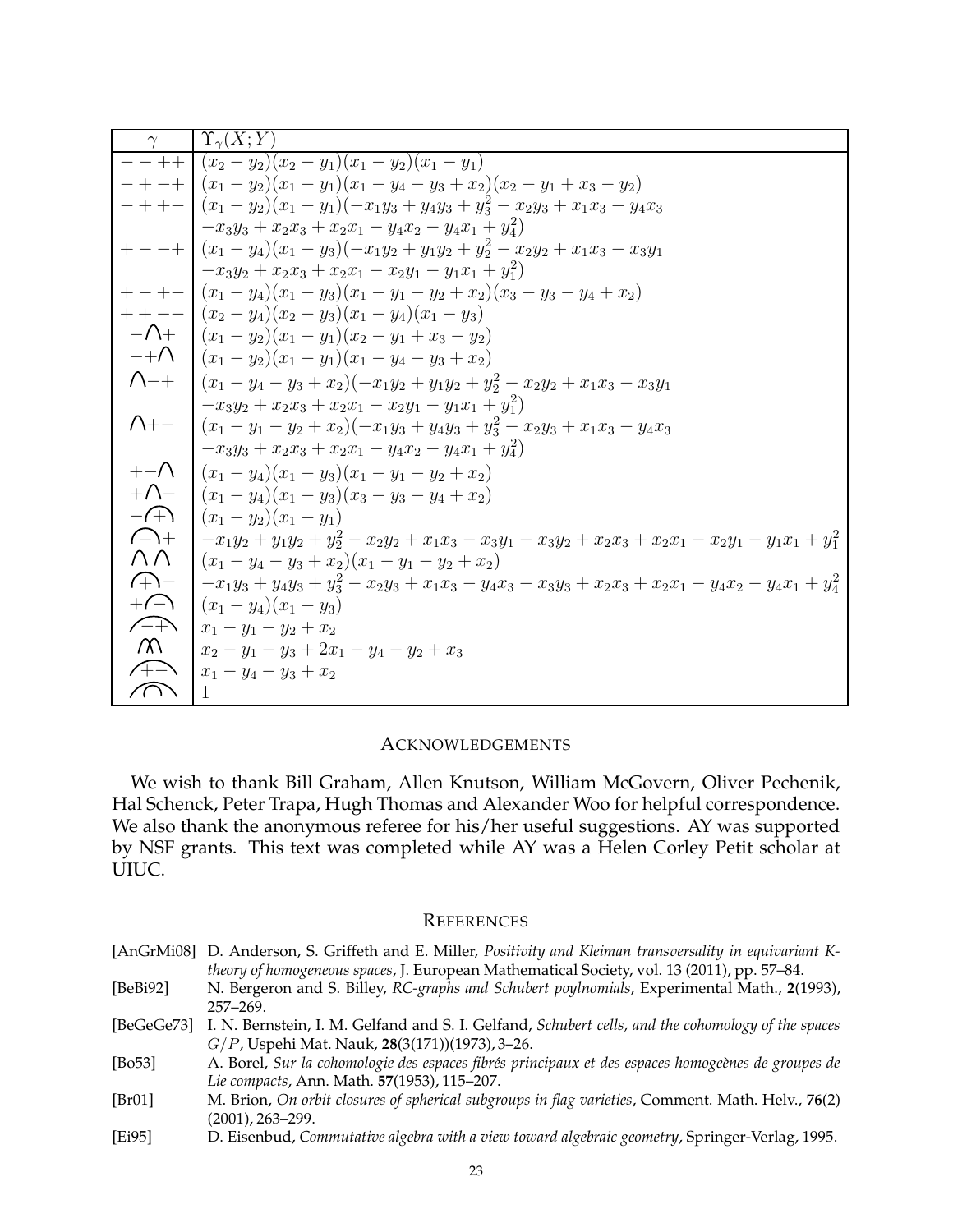| [FoGePo97]            | S. Fomin, S. Gelfand and A. Postnikov, Quantum Schubert polynomials, J. Amer. Math. Soc.,<br>10(1997), no. 3, 565-596.                                                                                                            |
|-----------------------|-----------------------------------------------------------------------------------------------------------------------------------------------------------------------------------------------------------------------------------|
| [FoKi96]              | S. Fomin and A. Kirillov, The Yang-Baxter equation, symmetric functions, and Schubert polynomi-<br>als, Discrete Math. 153(1996), 123-143, Proc. Fifth Conf. Formal Power Series and Algebraic<br>Combinatorics (Florence, 1993). |
| [ $FoKi94$ ]          | Grothendieck polynomials and the Yang-Baxter equation, Proc. 6th Intern. Conf. on Formal (<br>Power Series and Algebraic Combinatorics, DIMACS, 1994, 183-190.                                                                    |
| [Fu99]                | W. Fulton, With applications to representation theory and geometry, London Mathematical Society<br>Student Texts, 35. Cambridge University Press, Cambridge, 1997.                                                                |
| [FuLa94]              | W. Fulton and A. Lascoux, A Pieri formula in the Grothendieck ring of the flag bundle, Duke<br>Math. J., Vol 76(3)(1994), 711-729.                                                                                                |
| [HaLa07]              | M. Harada and G. Landweber, Surjectivity for Hamiltonian G-spaces in K-theory, Transactions<br>of the AMS 359 (2007), 6001-6025.                                                                                                  |
| [ $InYo12$ ]          | E. Insko and A. Yong, Patch ideals and Peterson varieties, Transform. Groups 17(2012), no. 4,<br>1011-1036.                                                                                                                       |
| [Kn09]                | A. Knutson, Frobenius splitting and Möbius inversion, preprint 2009. arXiv:1209.4146                                                                                                                                              |
| [ $KnMi05$ ]          | A. Knutson and E. Miller, Gröbner geometry of Schubert polynomials, Annals. Math. 161(2005),<br>1245-1318.                                                                                                                        |
| [KnMiYo09]            | A. Knutson, E. Miller and A. Yong, Gröbner geometry of vertex decompositions and of flagged<br>tableaux, J. Reine Angew. Math. 630 (2009), 1-31.                                                                                  |
| [KnWoYo12]            | A. Knutson, A. Woo and A. Yong, Singularities of Richardson varieties, Math. Res. Letters, to<br>appear, 2013. arXiv:1209.4146                                                                                                    |
| [KoKu90]              | B. Kostant and S. Kumar, T-equivariant K-theory of generalized flag varieties, J. Differential<br>Geom. 32(1990), no. 2, 549-603.                                                                                                 |
| [LaSh82]              | A. Lascoux and M.-P. Schützenberger, Polynômes de Schubert, C. R. Acad. Sci. Paris Sér. I Math.<br>295(1982), 629-633.                                                                                                            |
| [LeSo03]              | C. Lenart and F. Sottile, Skew Schubert polynomials, Proc. Amer. Math. Soc., 131(2003), 3319-<br>3328.                                                                                                                            |
| $[Li$ Yo $11]$        | L. Li and A. Yong, Kazhdan-Lusztig polynomials and drift configurations, Algebra and Number<br>Theory J., Vol 5(2011), no. 5, 595–626.                                                                                            |
| [LuV <sub>0</sub> 83] | G. Lusztig and D. Vogan, Singularities of closures of K-orbits on flag manifolds, Invent. Math.<br>71(1983), no. 2, 365-379.                                                                                                      |
| [Ma01]                | L. Manivel, Symmetric functions, Schubert polynomials and degeneracy loci, American Mathemat-<br>ical Society, Providence, RI, 2001.                                                                                              |
| [Mat79]               | T. Matsuki, The orbits of affine symmetric spaces under the action of minimal parabolic subgroups, J.<br>Math. Soc. Japan, 31(1979), no. 2, 331-357.                                                                              |
| [ $MaOs90$ ]          | T. Matsuki and T. Oshima, Embeddings of discrete series into principal series. In "The Orbit<br>method in representation theory (Copenhagen, 1988)", volume 82 of Progr. Math., 147–175.<br>Birkhäuser, Boston, MA, 1990.         |
| [McGo09]              | W. M. McGovern, Closures of K-orbits in the flag variety for $U(p,q)$ , J. Algebra 322(2009), no. 8,<br>2709-2712.                                                                                                                |
| [McGo13]              | , Upper semicontinuity of KLV polynomials for certain blocks of Harish-Chandra modules,<br>preprint, 2013. arXiv:1311.0911                                                                                                        |
| [McGoTr09]            | W. M. McGovern and P. Trapa, Pattern avoidance and smoothness of closures for orbits of a sym-<br>metric subgroup in the flag variety, J. Algebra 322(2009), no. 8, 2713-2730.                                                    |
| [ $MiSt04$ ]          | E. Miller and B. Sturmfels, Combinatorial commutative algebra, Graduate Texts in Mathematics<br>Vol. 227, Springer-Verlag, New York, 2004.                                                                                        |
| [Ri92]                | R.W. Richardson, Intersections of double cosets in algebraic groups, Indag. Math. (N.S.) 3(1992),<br>no. 1, 69-77.                                                                                                                |
| [RiSp90]              | R.W. Richardson and T.A. Springer, The Bruhat order on symmetric varieties, Geometriae Dedi-<br>cata 35(1990), 389-436.                                                                                                           |
| [Sp85]                | T.A. Springer, Some results on algebraic groups with involutions, Algebraic groups and related<br>topics, Vol. 6 of Adv. Stud. Pure Math, 525-543.                                                                                |
| [Vo83]                | D. Vogan, Irreducible characters of semisimple Lie groups. III. Proof of Kazhdan-Lusztig conjecture<br>in the integral case., Invent. Math. 71(1983), no. 2, 381-417.                                                             |